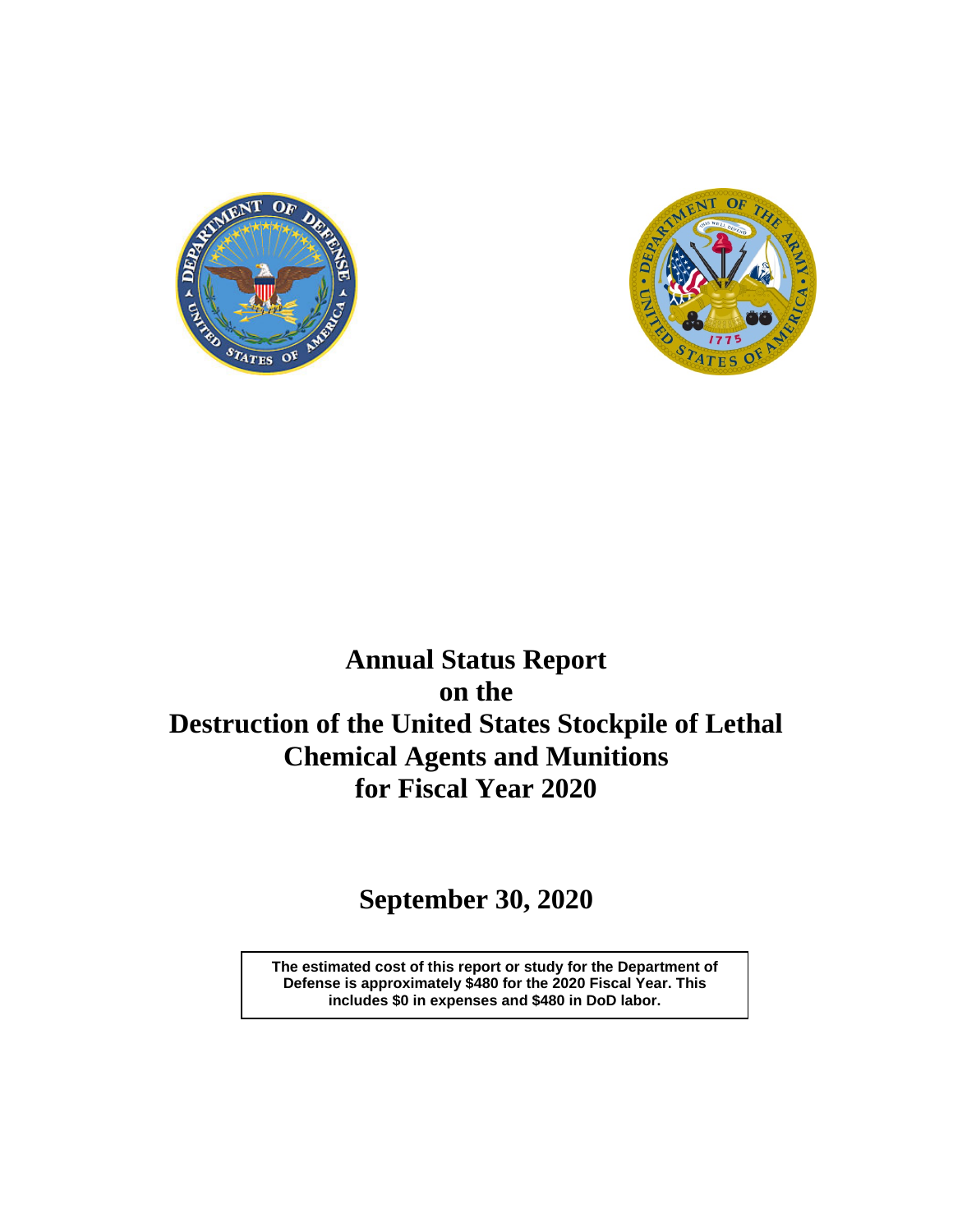# **TABLE OF CONTENTS**

| VII. |  |
|------|--|
| VI.  |  |
| V.   |  |
|      |  |
| IV.  |  |
| III. |  |
| II.  |  |
|      |  |

# **APPENDICES**

| A. | Abbreviations and Symbols |  |
|----|---------------------------|--|
|----|---------------------------|--|

- B. Program Disbursements
- C. Summary Occurrences of Leaking Chemical Munitions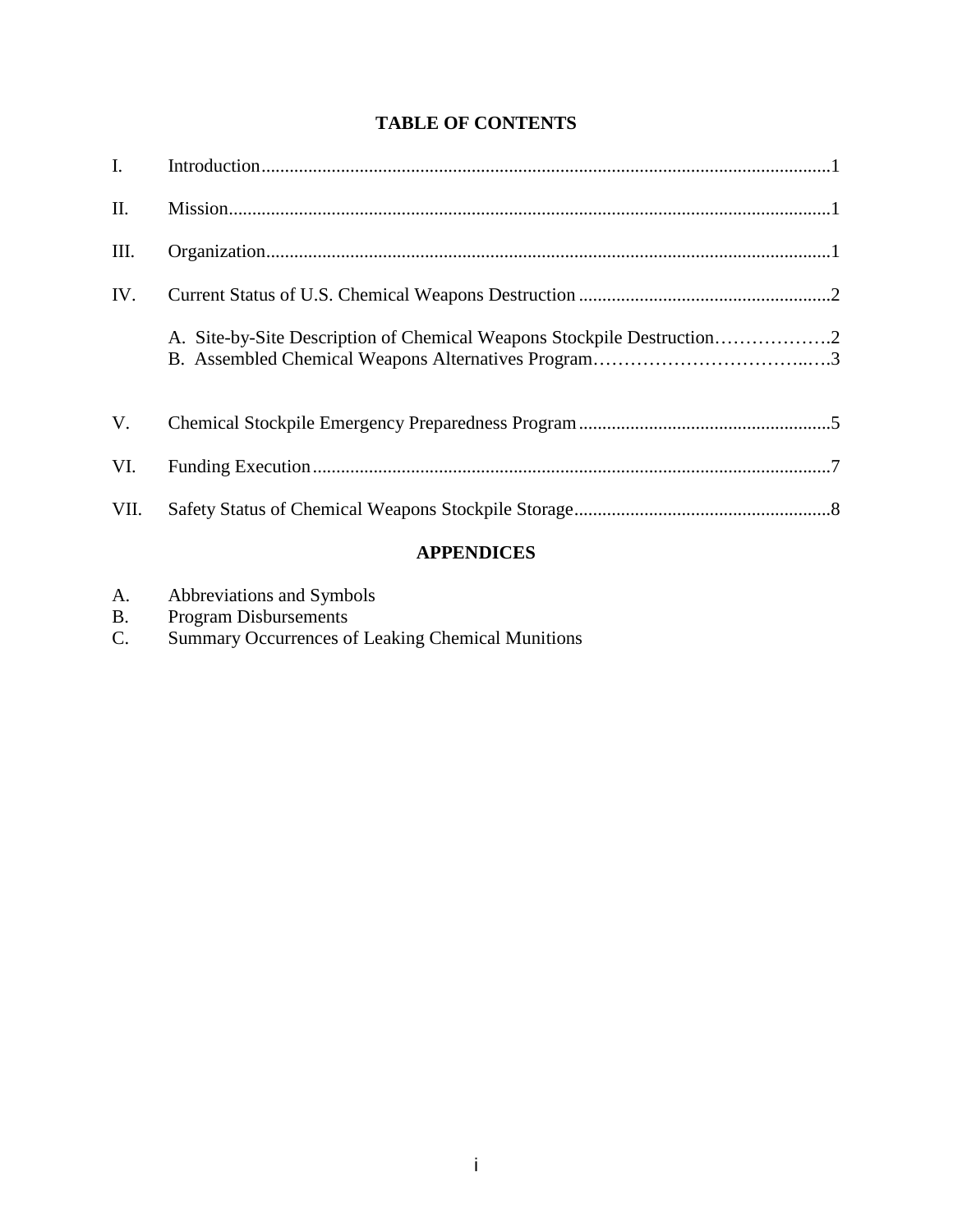## **I. Introduction**

The Department of Defense (DoD) is submitting this annual report for fiscal year (FY) 2020 to Congress, pursuant to section 1521(i) of title 50 United States Code (U.S.C.). The report documents the status of the U.S. Chemical Demilitarization Program (CDP) as of September 30, 2020.

## **II. Mission**

The CDP mission is to enhance national security by eliminating chemical warfare materiel, while protecting the workforce, the public, and the environment and meeting obligations specified in the Chemical Weapons Convention  $(CWC)$ .<sup>[1](#page-2-0)</sup> The CDP is a program established pursuant to section 1521 of title 50 U.S.C., which directs DoD to destroy the U.S. stockpile of lethal chemical agents and munitions.

#### **III. Organization**

 $\overline{a}$ 

The CDP is divided into two Acquisition Category ID Major Defense Acquisition Programs: (1) Chemical Demilitarization Program (Chem Demil) - U.S. Army Chemical Materials Activity (CMA); and (2) Chem Demil – Assembled Chemical Weapons Alternatives (ACWA). In accordance with section  $1521(g)$  of title 50 U.S.C., the Secretary of the Army manages the CMA and the Program Executive Officer (PEO) for ACWA manages the ACWA program with a direct reporting to the Under Secretary of Defense for Acquisition and Sustainment.

The CMA mission included destruction of the chemical weapons stockpiles stored at Deseret Chemical Depot, Utah; Umatilla Chemical Depot (UMCD), Oregon; Anniston Chemical Activity (ANCA), Alabama; Pine Bluff Chemical Activity (PBCA), Arkansas; Newport Chemical Depot (NECD), Indiana; Aberdeen Proving Ground, Maryland; and Johnston Atoll in the Pacific Basin. Destruction of these stockpiles was completed in 2012 and each associated chemical weapons destruction facility was dismantled and closed three years later. The CMA is also responsible for implementation of the Chemical Stockpile Emergency Preparedness Program (CSEPP) and for the Recovered Chemical Warfare Material (RCWM) Program support functions, which includes the assessment and destruction of suspected, recovered chemical warfare materials in the United States.

The ACWA program is responsible for destruction of the remaining U.S. stockpiles stored at Pueblo Chemical Depot (PCD), Colorado, and Blue Grass Army Depot (BGAD), Kentucky. The ACWA program expects to complete destruction operations by December 31, 2023, the U.S. statutory destruction deadline.

<span id="page-2-0"></span><sup>&</sup>lt;sup>1</sup> The Convention on the Prohibition of the Development, Production, Stockpiling and Use of Chemical Weapons and on Their Destruction, commonly known as the CWC, defines the stockpile elimination deadline for 100 percent destruction of Category 1 chemical weapons as April 29, 2012, the latest date allowable under the CWC. Section 1411 of the National Defense Authorization Act for Fiscal Year 2016 (Public Law 114-92) amended the U.S. statutory destruction deadline from "the deadline established by the Chemical Weapons Convention, but not later than December 31, 2017" to "the deadline established by the Chemical Weapons Convention, but not later than December 31, 2023."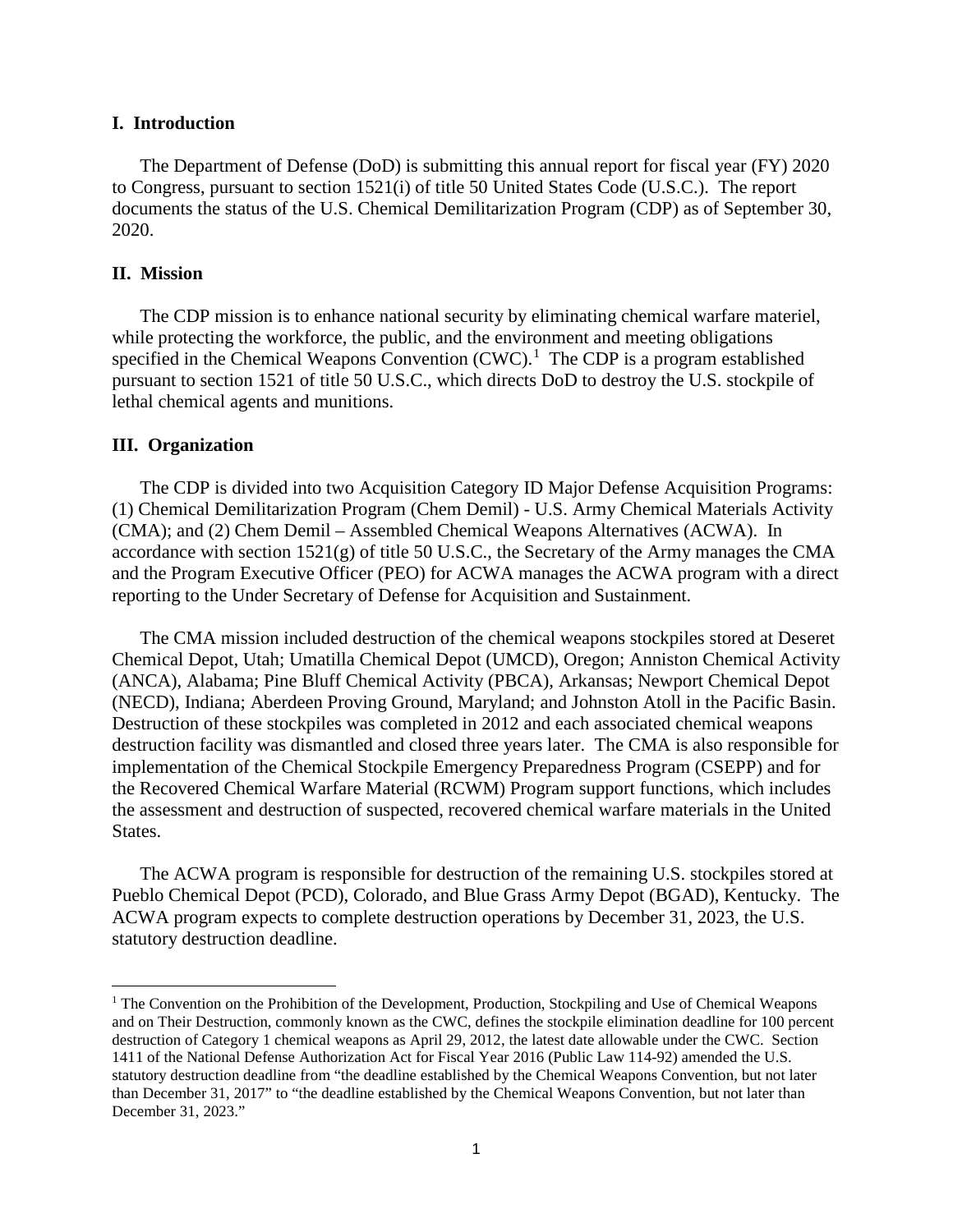## **IV. Current Status of U.S. Chemical Weapons Stockpile Destruction**

The CMA completed destruction of nearly 90 percent of the U.S. chemical weapons stockpile in 2012 followed by the dismantling and closure of the associated chemical weapons destruction facilities occurring over a three-year period. The ACWA program began destruction operations at the Pueblo Chemical Agent-Destruction Pilot Plant (PCAPP) Main Plant in September 2016, and at the Blue Grass Chemical Agent-Destruction Pilot Plant (BGCAPP) in January 2020. Supplemental destruction technologies began a year earlier than main plant operations at both PCD and BGAD. As of September 30, 2020, the ACWA program has destroyed 58.3 percent of the remaining stockpile of chemical agent.

## **A. Site-by-Site Description of Chemical Weapons Stockpile Destruction**

| <b>Site</b>                   | <b>Destruction</b><br><b>Operations</b>                                 | Storage<br>Facility                  | Destruction<br>Facility | Agent<br>Destroyed<br>(U.S. Tons) |
|-------------------------------|-------------------------------------------------------------------------|--------------------------------------|-------------------------|-----------------------------------|
| Deseret/Tooele                | Complete, Jan 2012                                                      | Closed, Jul 2013                     | Closed, Nov 2014        | 13,617                            |
| Umatilla                      | Complete, Oct 2011                                                      | Closed, Aug 2012                     | Closed, Jan 2015        | 3,720                             |
| Anniston                      | Complete, Sep 2011                                                      | Closed, May 2013                     | Closed, May 2014        | 2,254                             |
| Pine Bluff                    | Complete, Nov 2010                                                      | Closed, Aug 2012                     | Closed, Jan 2013        | 3,851                             |
| Newport                       | Complete, Sep 2008                                                      | Closed, Jun 2010                     | Closed, Jan 2010        | 1,269                             |
| Aberdeen                      | Complete, Feb 2006                                                      | Closed, Jun 2007<br>Closed, Jun 2007 |                         | 1,622                             |
| <b>Johnston Atoll</b>         | Complete, Nov 2000                                                      | Closed, Dec 2003<br>Closed, Dec 2003 |                         | 2,031                             |
| Pueblo EDS                    | First campaign began,<br>Mar 2015<br>Second campaign began,<br>Jun 2018 | Closed, Dec 2018                     | Closed, Dec 2018        | 3.8                               |
| Pueblo Main Plant<br>(MP)     | Began, Sep 2016                                                         | Active                               | Operational             | 1,752.6                           |
| Pueblo SDC                    | Systemization                                                           | Active                               | Systemization           | N/A                               |
| <b>Blue Grass SDC</b>         | Began, Jun 2019                                                         | Active                               | Operational             | 47.9                              |
| <b>Blue Grass MP</b>          | Began, Jan 2020                                                         | Active                               | Operational             | 28.8                              |
| <b>Blue Grass SDC</b><br>2000 | <b>Under Construction</b>                                               | Active                               | Construction            | N/A                               |

# **CDP Site Status Summary**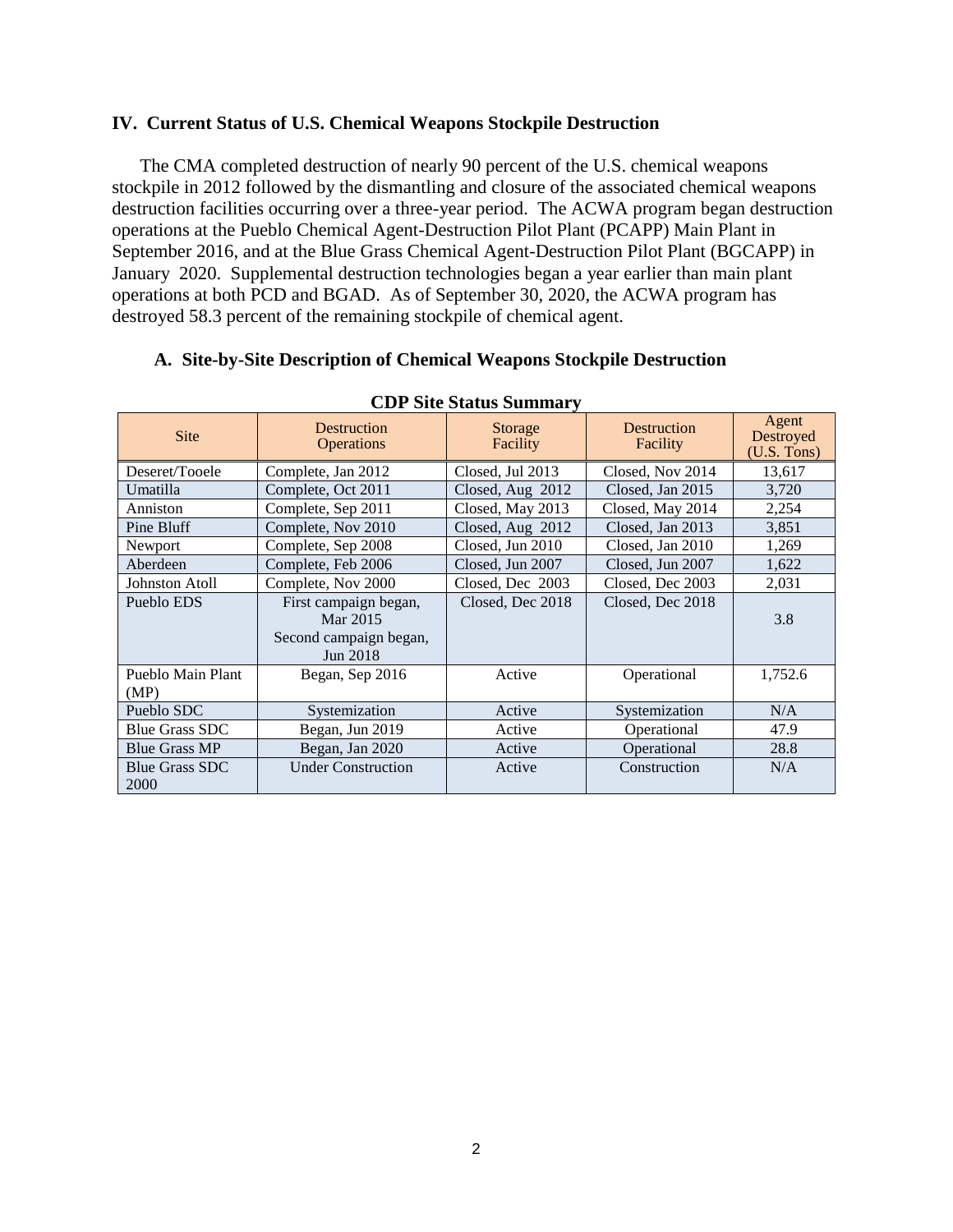

# **B. ACWA Program**

The ACWA program recently achieved four milestones. On May 11, 2020, the BGCAPP destroyed all 8-inch projectiles containing GB (Sarin) nerve agent, marking completion of the first munitions campaign and destruction of a class of munitions at BGAD. On June 20, 2020, the ACWA program completed destruction of 50 percent of the remaining U.S. chemical stockpile at Pueblo, CO and Blue Grass, KY marking the halfway completion point of the mission. On June 23, 2020, the PCAPP completed baseline reconfiguration of all 4.2 inch mortars, which was required to prepare the munitions for destruction by separating the energetics. On September 5, 2020, the PCAPP completed destruction of the 155mm projectiles containing mustard agent that are suitable for processing in the Main Plant.

The PCAPP Operations Contract, with a period of performance extension, was negotiated and placed on contract on March 31, 2020. The extension incorporates an operationsincentive clause with a payment of up to \$110 million for accelerating destruction operations completion and reducing the total program cost. The BGCAPP Operations Contract negotiations to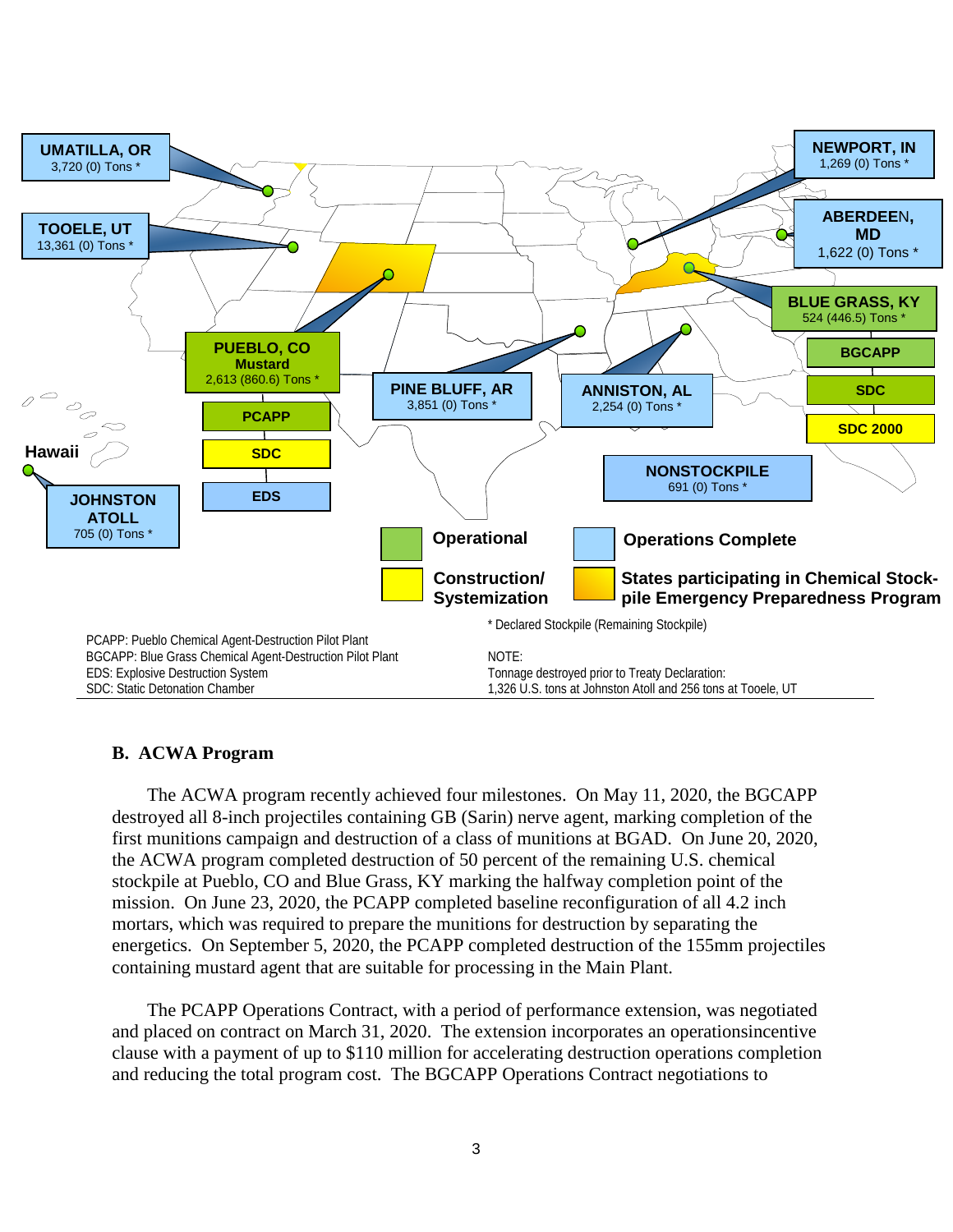incorporate the revised rocket processing activities and an additional SDC began in July 2020 and are projected to conclude no later than November 2020.

The ACWA program continues to focus on safety and environmental compliance. In March 2020, the ACWA program proactively responded to the COVID-19 pandemic through the development of site-specific Pandemic Plans for PCAPP and BGCAPP that incorporated guidance from the Centers for Disease Control and Prevention (CDC) and DoD. This allowed the plants to continue operations under rigorous safety protocols and minimize risk to the workforce and the local community. In May 2020, PEO ACWA, working closely with state and local regulators in Colorado and Kentucky, began implementing return-to-work plans to phase contractor and government employees back to the sites.

## *PCD and PCAPP, Colorado*

 On September 5, 2020, the PCAPP completed the 155mm mustard-filled projectile campaign. This accounts for 1,752.6 U.S. tons of mustard agent destroyed. There are 286 155mm overpacked projectiles are unsuitable for processing in the Main Plant and will be destroyed in the SDCs. The Main Plant is now conducting mechanical changeover, where systems are being converted for the 105mm projectile campaign scheduled to begin in the first quarter of FY 2021. Baseline reconfiguration, the process of preparing munitions for destruction, was completed for all 105mm projectiles in February 2018 and all 4.2- inch mortars on June 23, 2020.

The PCAPP Main Plant was approved to operate at the increased munitions processing rate of up to 64 projectiles per hour, based on the Colorado Department of Public Health and Environment (CDPHE) review of the Multi Pathway Health Risk Assessment (MPHRA). The approved Resource Conservation and Recovery Act (RCRA) hazardous waste permit modification authorizing the increased processing rate was received on May 28, 2020. The CDPHE requires a permit application to convert the Main Plant's Research, Development and Demonstration (RD&D) permit to a RCRA Part B permit. The Systems Contractor (SC) submitted the final RCRA Part B permit application on June 26, 2020, after the results of the MPHRA and demonstration test were incorporated. The CDPHE issued the RCRA Part B permit on September 2, 2020. In October 2019, the PEO ACWA authorized the activation of the third Immobilized Cell Bioreactor (ICB) module in the Bio-Treatment Area (BTA) to allow more flexibility in handling hydrolysate from an expected increase in throughput. This ICB came online in December 2019.

The PCAPP operations were down from April 27 to May 8, 2020, and again from May 12 to June 4, 2020, due to pinhole leaks in the piping and components from the Spent Decontamination System tanks to the agent neutralization reactors. Destruction operations were halted to complete installation and associated independent engineering certification of a temporary system for processing spent decontamination fluids through the wash water system. In June 2020, PCAPP began development of a long-term, permanent piping repair/replacement strategy that is projected to be completed in December 2020. There was no threat to the workforce or the surrounding community.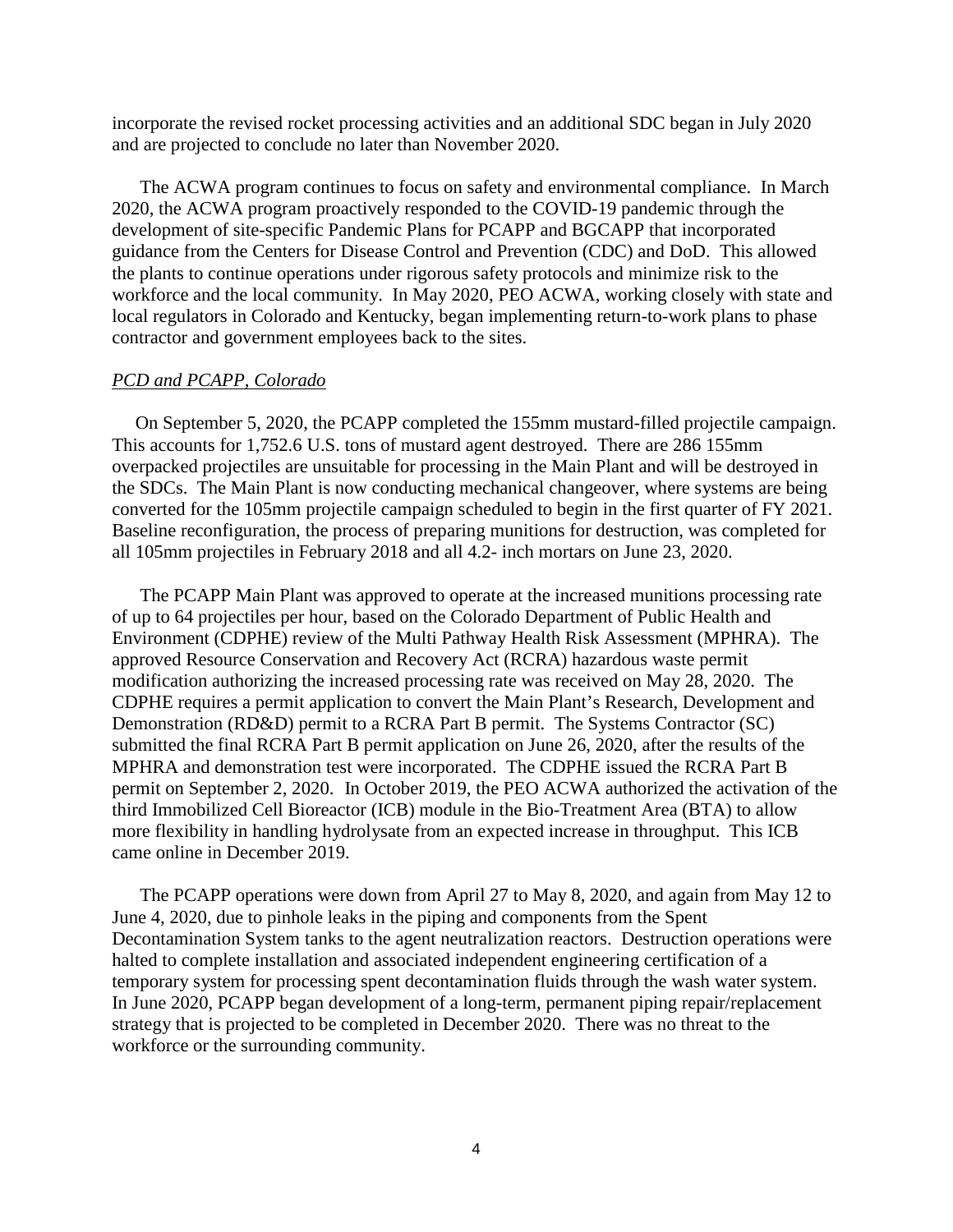The PCAPP was also down from July 6-12, 2020, due to an inadvertent bypass of the carbon distillate filters, which allowed the delivery of waste to the Process Water Tank and six related locations. The SC installed physical locks on the bypass valves to the filters to prevent this from occurring in the future and the affected areas were triple-rinsed. There was no threat to the workforce or the surrounding community.

Construction of the three SDCs implemented to augment PCAPP's destruction capability was completed in July 2020. PCAPP will use these SDCs to destroy the 4.2-inch mustard mortars and problematic 155mm and 105mm projectiles. Since June 6, 2019, PCAPP has received six of seven Temporary Authorizations from the CDPHE to complete SDC site construction activities and transition to systemization. The SDCs were anticipated to begin operations in December 2020, however, the needed RCRAenvironmental permit is still pending and must undergo public review.

#### *BGAD and BGCAPP, Kentucky*

As of September 30, 2020, the BGCAPP has destroyed 8,193 of the 15,492 155mm mustardfilled projectiles in the SDC and all 3,977 of the GB projectiles in the Main Plant. This accounts for 76.8 U.S. tons of mustard and nerve agent destroyed.

Since beginning full-scale chemical agent destruction operations at the BGCAPP Main Plant, the SC has conducted safe and compliant operations, successfully completing the destruction of all 8-inch GB nerve agent projectiles on May 11, 2020. The Main Plant is now in a changeover phase, where systems are being converted to enable VX nerve agent projectile processing scheduled to begin in the first quarter of FY 2021.

Since starting SDC operations, BGCAPP has experienced operational pauses. In each case, the SC placed the facility into a safe condition, investigated, and resolved the issue. A majority of the operational pauses are due to the condition of the mustard agent (H) stored within the munitions. The condition of mustard (H) projectiles stored at BGCAPP is worse than anticipated, which has affected the throughput rate by increasing the frequency of required maintenance. The BGCAPP SDC successfully processed 50 percent of the mustard agent stockpile in September 2020 and is projected to complete that campaign in the third quarter of FY 2021. After the mustard projectile campaign is complete, the SC will modify the system to accomodate the nerve agent destruction process, at which time it will be designated the SDC 1200. Modifications will include upgrades to the detonation chamber as well as a larger Off-Gas Treatment System (OTS). The modified system is expected to be ready to process drained rocket warheads in third quarter of FY 2022, if environmental permits are received.

The PEO ACWA continued implementing the revised strategy for processing M55 rockets which requires major modifications to the BGCAPP Main Plant, the aforementioned enhancements to the existing SDC, and a larger SDC 2000 that is able to handle overpacked rockets. Rocket equipment installation and readiness in the Main Plant is ongoing, the SC projects to begin rocket processing in fourth quarter of FY 2021.

Due to ongoing worker safety concerns with the Supercritical Water Oxidation (SCWO) and Reverse Osmosis (RO) systems, system demonstrations were completed on January 17, 2020,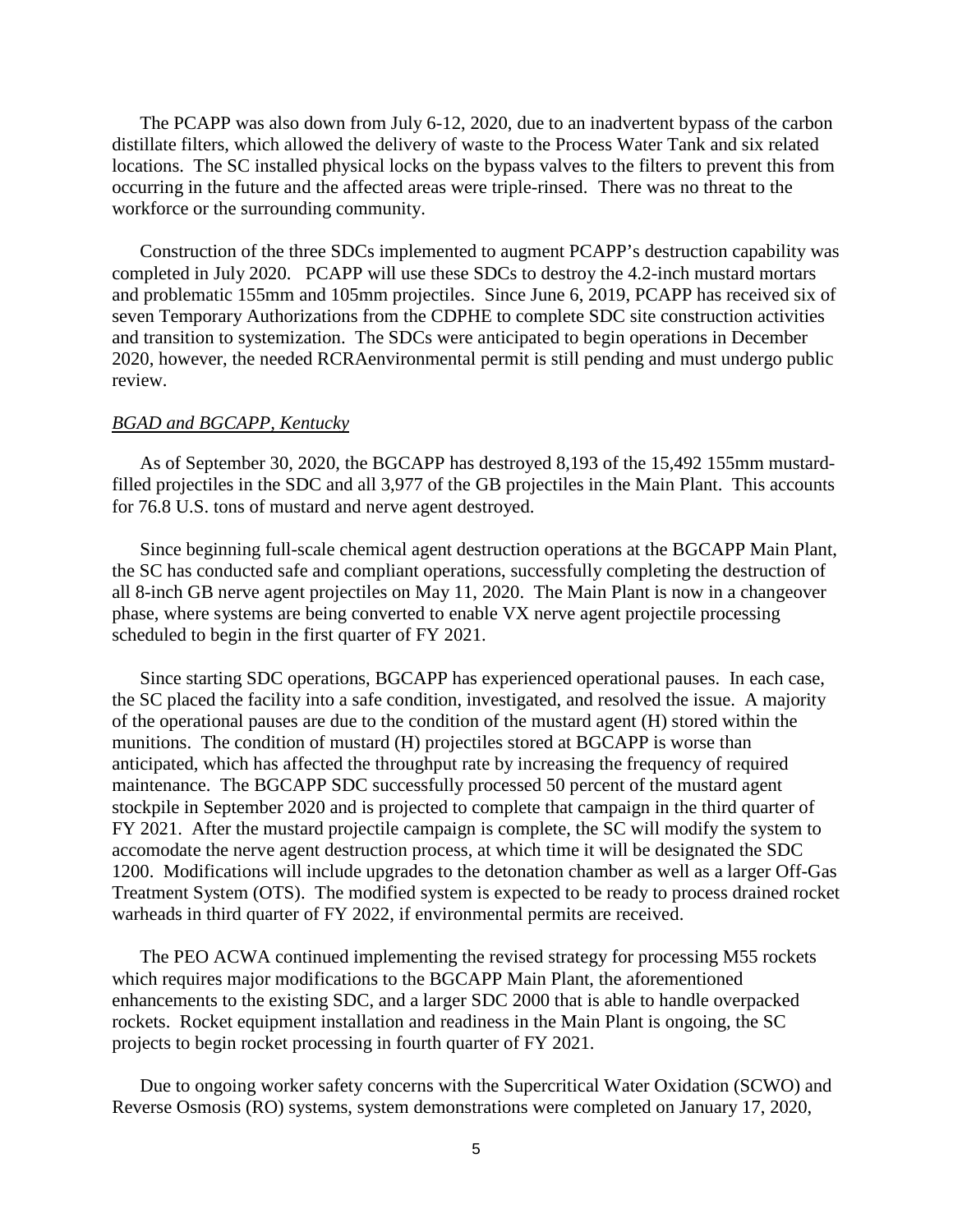with water and isopropyl alcohol. A 30-day system shakedown period concluded on March 31, 2020. Following the shakedown, operations were paused as a result of two safety concerns. The first was discovered during the shakedown test that identified 9 ruptured safety disks caused by 34 unplanned reactor shutdowns, and the second occurred on April 8, 2020, when a highpressure pump experienced a catastrophic failure. The PEO ACWA conducted a safety analysis to understand the safety concerns associated with the ruptured disks. Based on these safety, the Program Executive Officer determined that that the long-term programmatic concerns with the SCWO could not be resolved within the timeframe needed. Off-site hydrolysate processing was determined to be in the best interest of the ACWA program, the workforce, and community safety. This course of action supports the BGCAPP operations, does not impact schedule, and provides the program the best chance of meeting the mission to destroy the chemical weapons by 2023. In addition, this action was recommended by the Kentucky Department for Environmental Protection and the Kentucky Chemical Demilitarization Citizens' Advisory Commission and its subcommittees, and thus, public acceptance is anticipated.

## **V. Chemical Stockpile Emergency Preparedness Program (CSEPP)**

The CSEPP is a joint program between the Army (CMA) and the Department of Homeland Security (DHS)/Federal Emergency Management Agency (FEMA) with the Army responsible for the on-post mission and DHS/FEMA responsible for the off-post mission. The CSEPP activities have been implemented at all continental U.S. chemical weapons storage sites. As of September 30, 2020, the CSEPP is only active at the PCD and BGAD storage sites.

In response to the COVID-19 Pandemic, the CSEPP modified planning, resources and activities to effectively maintain stockpile emergency preparedness. Planning and communication activities were fully transitioned utilizing remote and video conferencing by early April 2020. CSEPP personnel, facilities, and equipment were used by the communities to assist during the COVID-19 Pandemic. State emergency operation centers (EOC) in Colorado and Kentucky were activated as well as Pueblo County, Colorado and Madison County, Kentucky used their EOCs in support of the local community pandemic response. Military Commanders at both stockpile sites, each morning, assessed emergency response capabilities to include community medical status as part of their daily determination of the limiting conditions for the conduct of operations. CSEPP communities continued to maintain preparedness for a chemical accident while simultaneously working to support the pandemic response.

The CMA and DHS/FEMA common programmatic support efforts at both sites focused on maintaining preparedness across the 12 CSEPP capability benchmarks. Of particular challenge was meeting exercise program requirements, as a traditional demonstration of community level exercise is inconsistent with current public health and community priorities amid COVID-19. The Pueblo community exercise originally scheduled for May 6, 2020, was postponed until August 12, 2020. In lieu of full scale exercises, the exercise planning teams from Federal, State, and local communities carefully reviewed the prolonged emergency response and lessons learned from COVID-19 in each jurisdiction and granted exercise credit, as appropriate, to reduce personnel contact at the exercise sites. The exercise team conducted virtual evaluations of Chemical Accident Incident Response Assistance (CAIRA) type exercises in Pueblo on August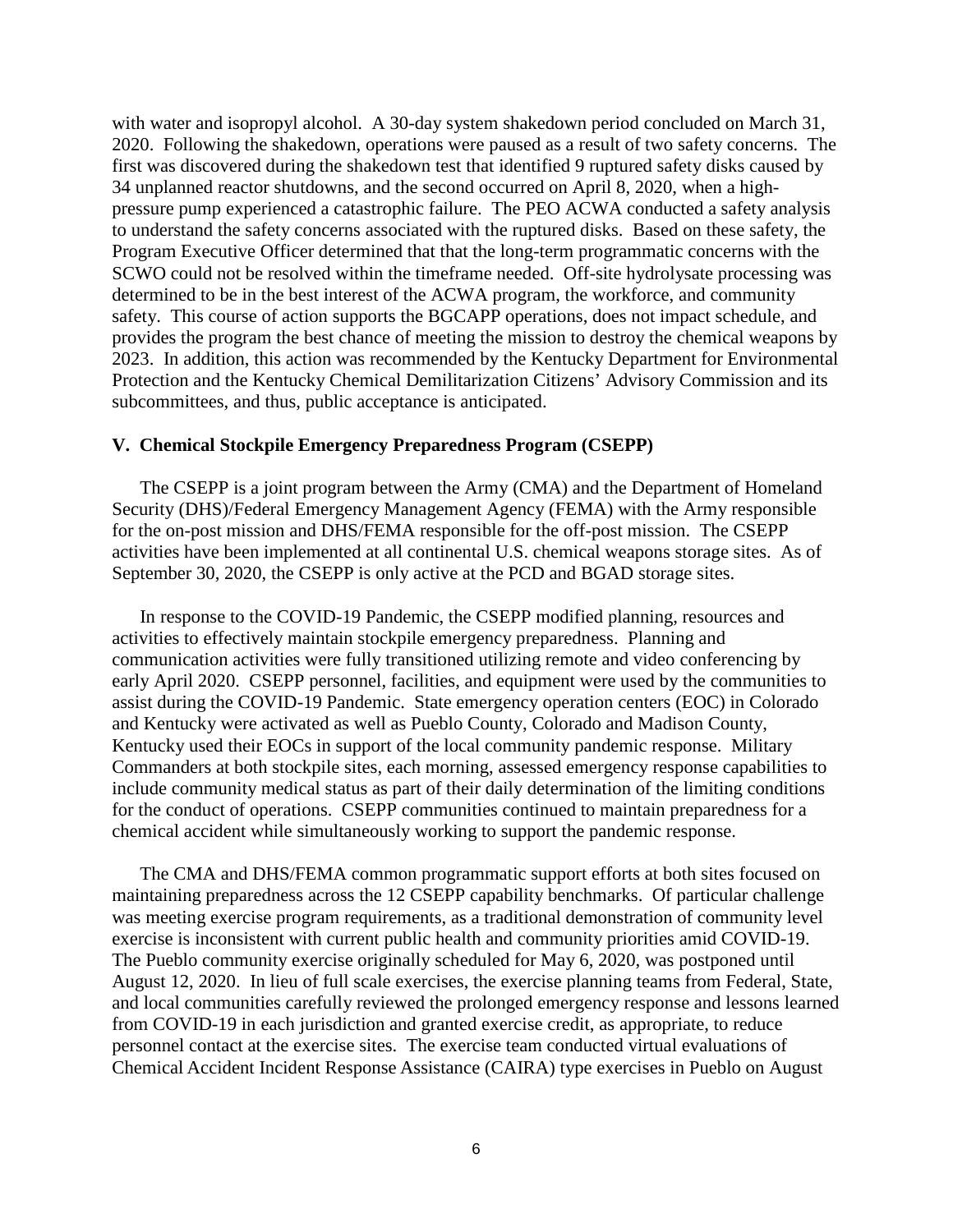12, 2020 and Blue Grass on September 16, 2020. FEMA and the U.S. Army distributed final after-action reports and recommendations across the program within 90 days of each exercise.

Both CMA and FEMA also continued implementation of CSEPP Strategic Plan priorities of maintaining preparedness & effective closeout. Closeout planning perspective focuses on present state, transition state and future state with the goal of effectively and efficiently transitioning all resources and capabilities at mission's end.

In addition, CSEPP continued testing of the national Integrated Public Alert and Warning System (IPAWS). The IPAWS provides another alerting technology for the public notifications of emergencies. Additionally, CMA, in coordination with DHS/FEMA, completed the update of the CSEPP Exercise Implementation Guide. This document provides the foundation for, and ensures consistency in, the planning and execution of the exercises. The revised document was published in November 2019. The CSEPP automation systems, WebPuff and the Chemical Stockpile Wide Area Network, maintained their Authorization to Operate and initiated the review process to support security reauthorization by May 1, 2021.

Both Colorado and Kentucky and their surrounding communities remain prepared to respond in the event of a chemical accident/incident. The CMA on-post mission continued to maintain emergency preparedness and readiness at chemical weapons storage installations, and DHS/FEMA executed the off-post mission with State and local governments to meet the CDP mandate of maximum protection.

#### *Blue Grass Chemical Activity and the Commonwealth of Kentucky Communities*

The DHS/FEMA used FY 2020 funds for validated projects in the CSEPP communities; all funds are awarded for these purposes in the annual cooperative agreements.

Procurement funds were awarded to the Commonwealth of Kentucky to support: 1) life cycle replacement of Adviser Alert Radio System equipment in Madison County, Kentucky; and 2) installation of the simulcast radio network in Garrard County, Kentucky.

Operations and Maintenance (O&M) funds were awarded to Kentucky's CSEPP jurisdictions for emergency preparedness activities in each of the 12 CSEPP benchmarks. Kentucky communities maintained alert and notification systems, interoperable communications systems, and chemical decontamination equipment and trained staff to support each program benchmark. O&M funds also assisted communities in maintaining public outreach and education programs, maintaining an emergency public information capability and providing medical training for first responders and hospital personnel.

On September 16, 2020, the BGAD and Blue Grass Chemical Activity (BGCA) conducted a modified evaluated annual CSEPP exercise.

#### *Pueblo Chemical Depot, the State of Colorado and Pueblo Community*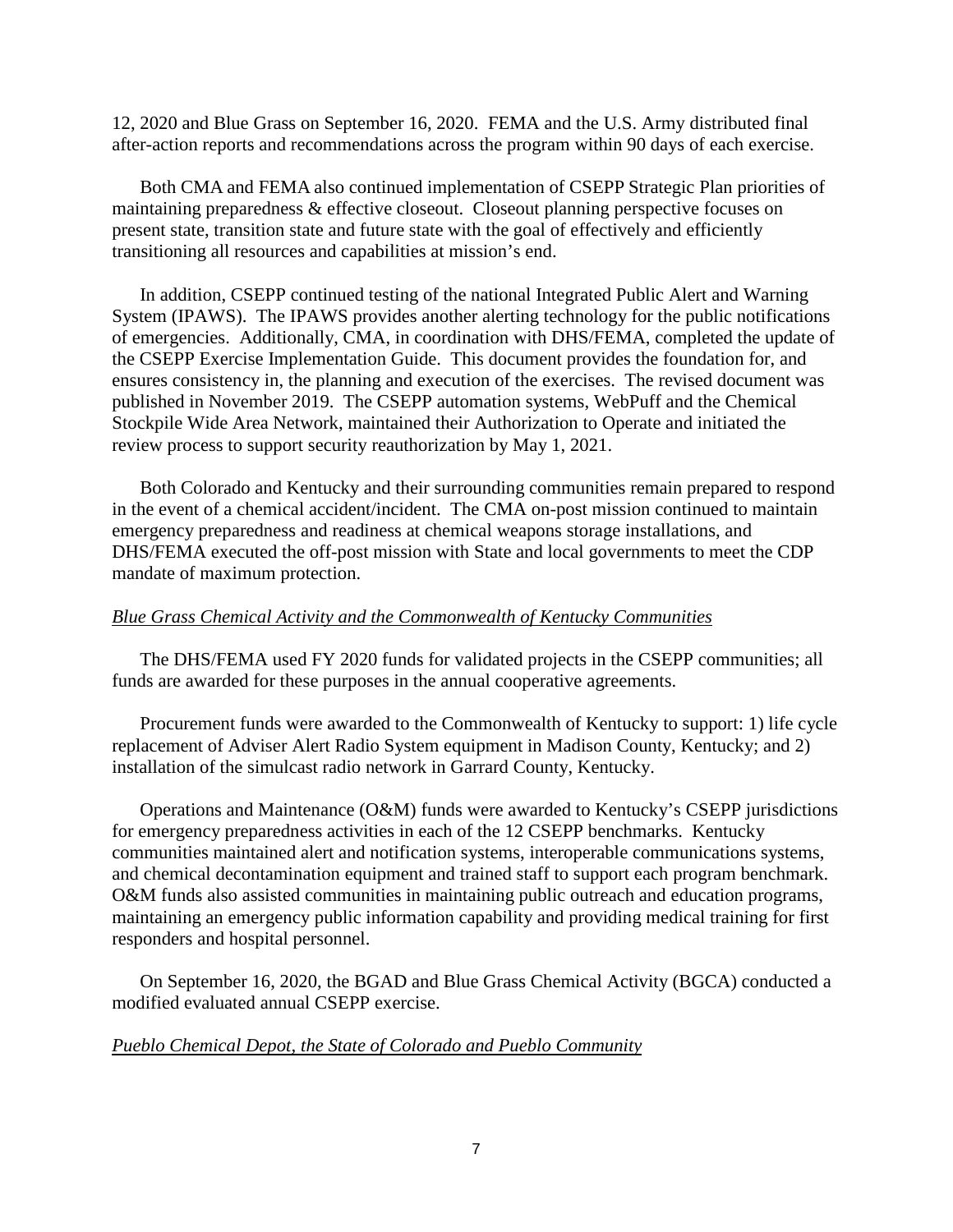The DHS/FEMA used FY 2020 funds for validated projects in the CSEPP communities; all funds are awarded for these purposes in the annual cooperative agreements.

Procurement funds were awarded to the State of Colorado to support the lifecycle replacement of digital trunked radio system in Pueblo County, Colorado. O&M funds were awarded to Colorado for emergency preparedness activities in each of the 12 CSEPP benchmarks. Colorado communities maintained alert and notification systems, interoperable communications systems, chemical decontamination equipment and trained staff to support each program benchmark. Assistance was given to support Colorado communities in maintaining coordinated emergency plans and cross training of both on- and off-post personnel. The O&M funds also assisted communities in maintaining public outreach and education programs, maintaining an emergency public information capability and providing medical training for first responders and hospital personnel.

On August 12, 2020, the PCD and Pueblo Community conducted a modified externally evaluated annual CSEPP exercise.

## **VI. Funding Execution**

The Consolidated Appropriations Act of 2018 (Public Law 115-141) set funding for the Chemical Agents and Munitions Destruction, Defense (CAMD,D) appropriation at \$961.732 million for the CDP. There were no funds appropriated for Chemical Demilitarization Construction, Defense. The ACWA program portion of the CAMD,D appropriation was \$831.900 million.

The following table reflects disbursements as of September 30, 2020.

#### **FY 2020 Disbursements**

(Includes disbursement amounts for all active FYs) (\$ IN THOUSANDS)

| Purpose                                                                                   | <b>Funds Disbursed</b> |  |  |
|-------------------------------------------------------------------------------------------|------------------------|--|--|
| Construction of and equipment for CWDFs (includes systemization)                          | 395,141                |  |  |
| <b>Operation of CWDFs</b>                                                                 | 617,220                |  |  |
| Dismantling and closure of CWDFs                                                          |                        |  |  |
| Recovered Chemical Warfare Material Program Research and Development                      | 4,398                  |  |  |
| Program Management (includes Chemical Demilitarization Training Facility)                 | 46,475                 |  |  |
| Recovered Chemical Warfare material Program Support Functions                             | 48,335                 |  |  |
| Other - Panama                                                                            | 35                     |  |  |
| <b>CSEPP</b>                                                                              | 20,153                 |  |  |
| Travel and associated travel costs for CAC members (detailed in the following paragraphs) |                        |  |  |
| <b>TOTAL</b>                                                                              | 1.131.757              |  |  |

Note: Total  $\pm 1$  thousand dollars due to rounding

Sources: (1) General Fund Enterprise Business System Reconciliation reports with data as of September 30, 2020

(2) Corps of Engineers Financial Management System data as of September 30, 2020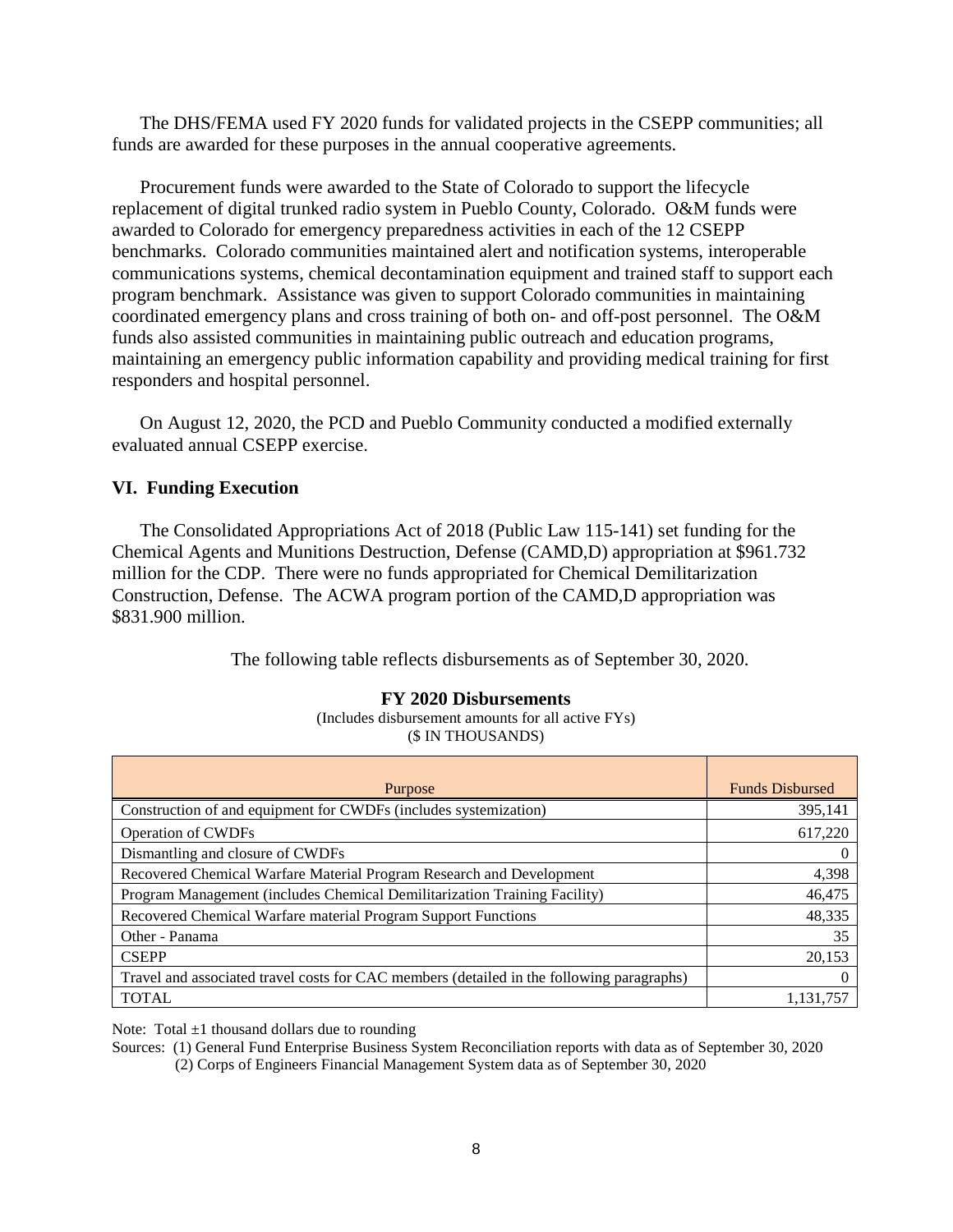The table at Appendix B shows a detailed listing of funds disbursed by project and location as of September 30, 2020.

Chemical Demilitarization Citizens' Advisory Commissions (CAC), in accordance with section 1521(m) of title 50 U.S.C., continued to be important partners of the ACWA program. Travel funds for the CAC are approved by the Office of the Assistant Secretary of Defense for Nuclear, Chemical, and Biological Defense Programs, when travel is required. There was no CAC travel during this reporting period.

#### **VII. Safety Status of Chemical Weapons Stockpile Storage**

The CMA, through its subordinate relationship with the U.S. Army Materiel Command, is responsible for safe storage of the remaining chemical weapons stockpiles stored at PCD and BGAD, which is funded by the Army. The CMA continues a monitoring and inspection program that includes analytical sampling and analysis along with an enhanced ammunition surveillance program to assess the safety and integrity of the stockpile munitions, agent, and explosives involved. The CMA continues to test the stockpile to ensure that there is no degradation of any components involved. The CMA uses high-performance overpack containers to safely store leaking chemical agent-filled containers and munitions. Leaks that occur in storage are extremely unlikely to endanger on- or off-post communities in the vicinity of the storage sites; thus, the stockpile can be safely stored until treated and/or destroyed. During FY 2020, 48 vapor leaks were detected in mustard projectiles in storage magazines at PCD; and 45 vapor leakers, eight (8) liquid leakers, and one (1) exudite leaker of mustard were detected during maintenance (reconfiguration) operations at PCAPP. There were also 30 components contaminated and overpacked during maintenance operations. At no time was the community or environment at risk of exposure to chemical agents.

For historical leaker information, see Appendix C. Totals were adjusted from the FY 2015 report based on a search of historical leaker records at PCD and BGAD, and a review of the leaker history of M55 rockets.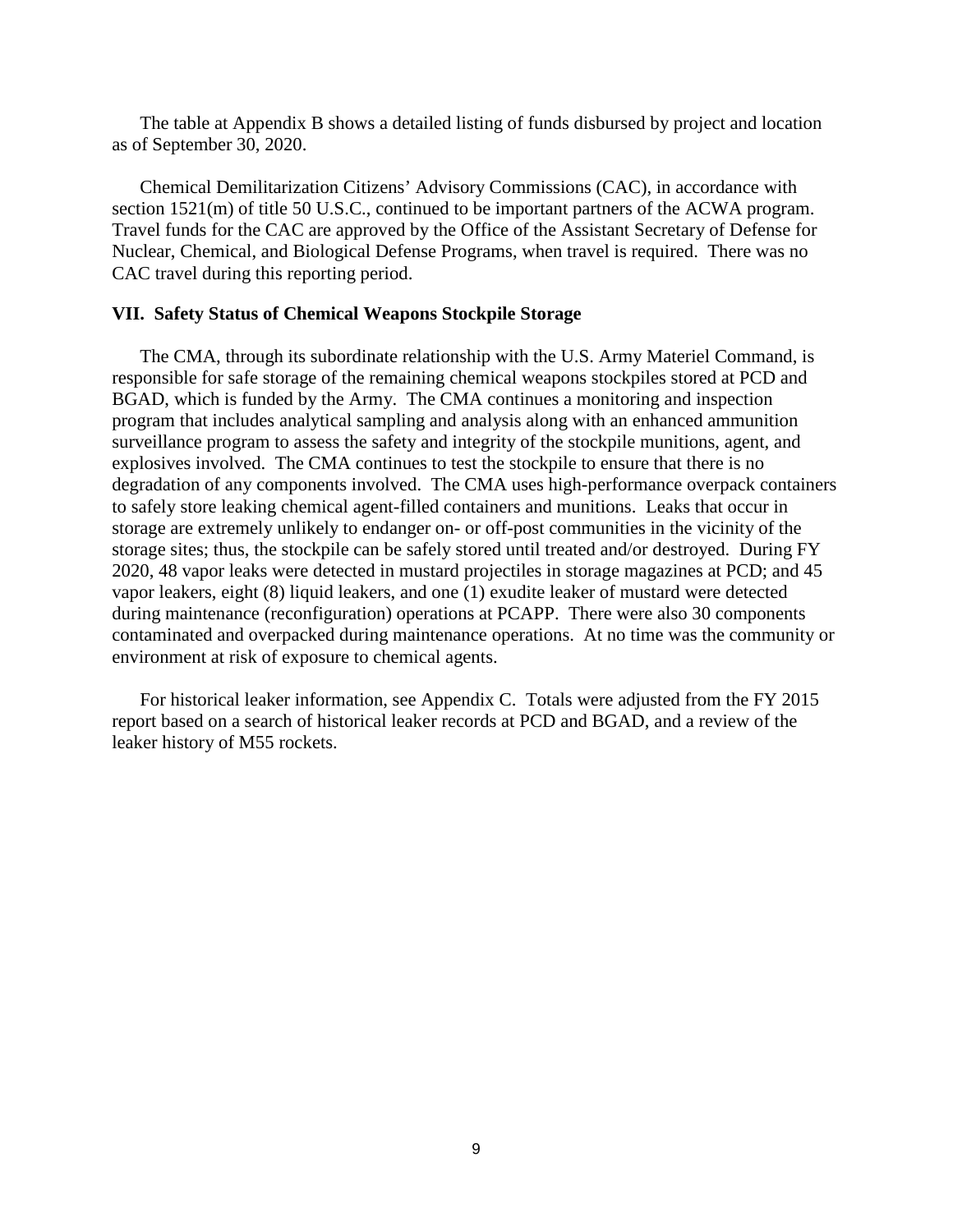# **APPENDIX A ABBREVIATIONS AND SYMBOLS**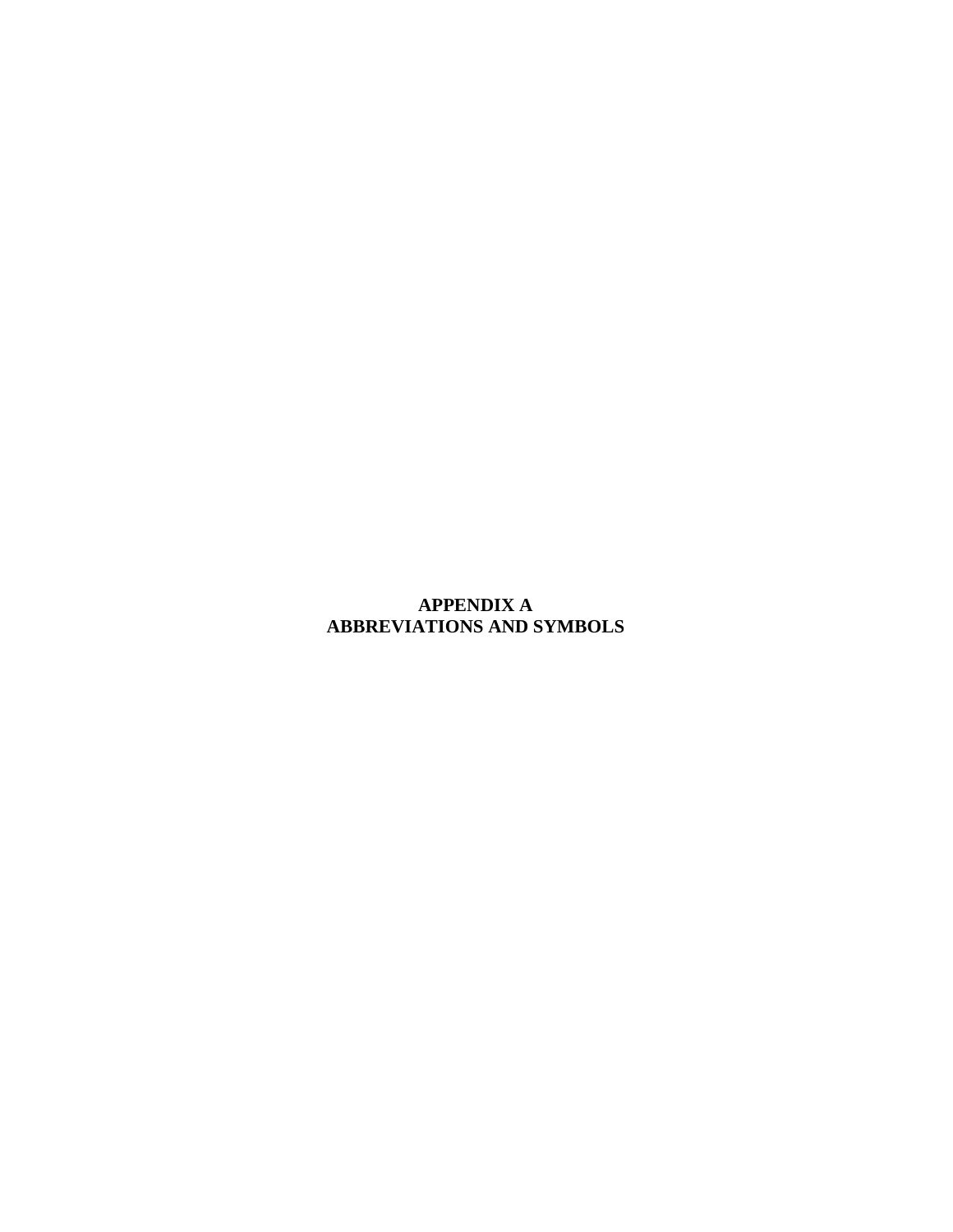# **APPENDIX A ABBREVIATIONS AND SYMBOLS**

| <b>ACWA</b>   | <b>Assembled Chemical Weapons Alternatives</b>       |
|---------------|------------------------------------------------------|
| <b>ANCA</b>   | <b>Anniston Chemical Activity</b>                    |
| <b>ANCDF</b>  | <b>Anniston Chemical Agent Disposal Facility</b>     |
| <b>BGAD</b>   | <b>Blue Grass Army Depot</b>                         |
| <b>BGCA</b>   | <b>Blue Grass Chemical Activity</b>                  |
| <b>BGCAPP</b> | Blue Grass Chemical Agent-Destruction Pilot Plant    |
| <b>CAC</b>    | Citizens' Advisory Commission                        |
| CAMD,D        | Chemical Agents and Munitions Destruction, Defense   |
| <b>CAMDS</b>  | <b>Chemical Agent Munitions Disposal System</b>      |
| <b>CDC</b>    | <b>Centers for Disease Control and Prevention</b>    |
| <b>CDP</b>    | <b>Chemical Demilitarization Program</b>             |
| <b>CDPHE</b>  | Colorado Department of Public Health and Environment |
| Chem Demil    | <b>Chemical Demilitarization</b>                     |
| <b>CMA</b>    | U.S. Army Chemical Materials Activity                |
| <b>CSEPP</b>  | Chemical Stockpile Emergency Preparedness Program    |
| <b>CWC</b>    | <b>Chemical Weapons Convention</b>                   |
| <b>CWDF</b>   | <b>Chemical Weapons Destruction Facility</b>         |
| <b>CY</b>     | Calendar Year                                        |
| <b>DHS</b>    | Department of Homeland Security                      |
| DoD           | Department of Defense                                |
| <b>EDS</b>    | <b>Explosive Destruction System</b>                  |
| <b>EOC</b>    | <b>Emergency Operations Center</b>                   |
| <b>FEMA</b>   | <b>Federal Emergency Management Agency</b>           |
| <b>FER</b>    | Final Engineering Review                             |
| <b>FY</b>     | Fiscal Year [October 1 through September 30]         |
| <b>ICB</b>    | <b>Immoblized Cell Bioreactor</b>                    |
| <b>IFD</b>    | <b>Integrated Facility Demonstration</b>             |
| <b>IPAWS</b>  | Integrated Public Alert and Warning System           |
| <b>JACADS</b> | Johnston Atoll Chemical Agent Disposal System        |
| <b>KDEP</b>   | Kentucky Department of Environmental Protection      |
| KY            | Commonwealth of Kentucky                             |
| <b>MPHRA</b>  | Multiple Pathway Health Risk Assessment              |
| <b>MWS</b>    | <b>Munition Wash Station</b>                         |
| NECD          | <b>Newport Chemical Depot</b>                        |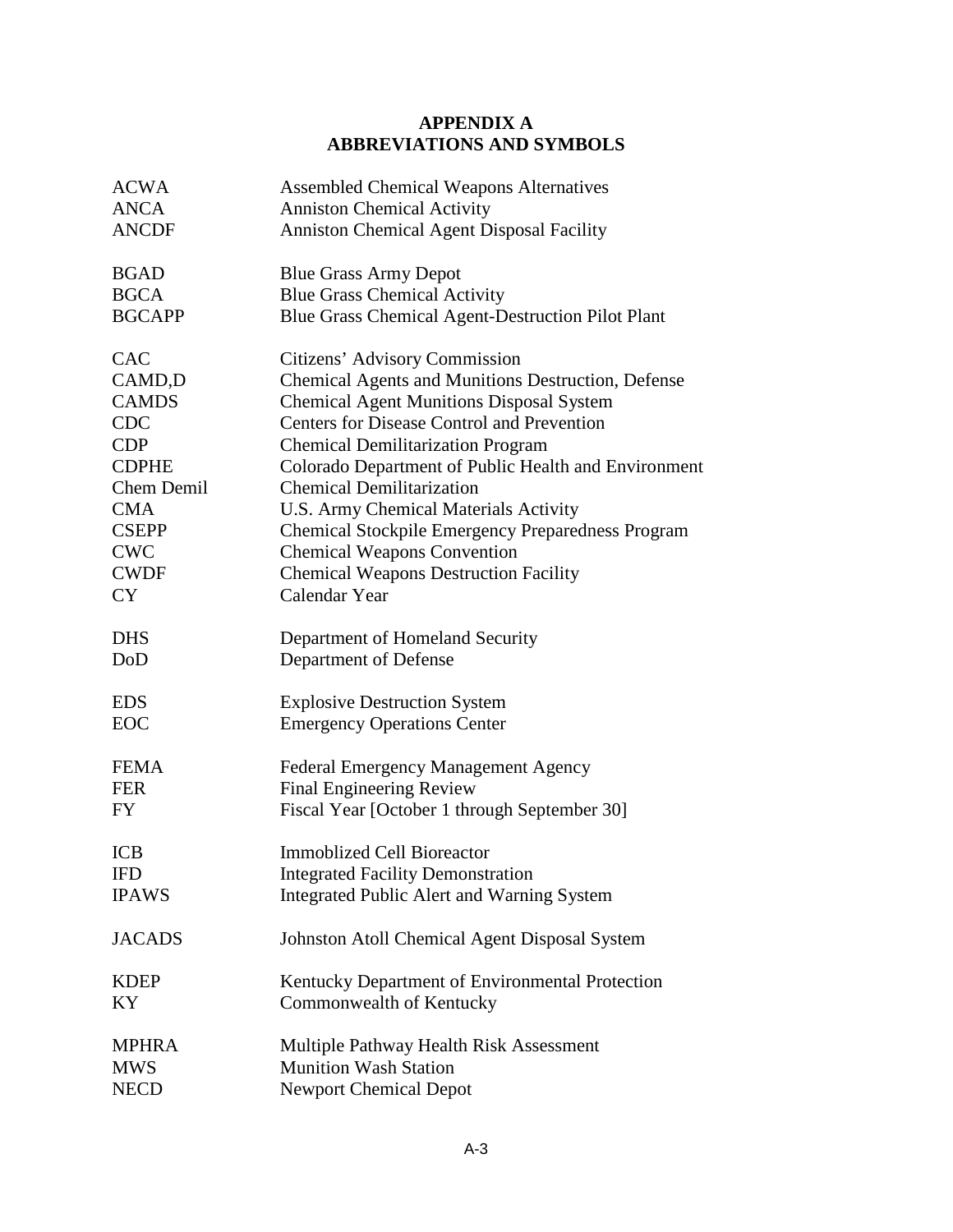| <b>NECDF</b>    | <b>Newport Chemical Agent Disposal Facility</b>                                                          |
|-----------------|----------------------------------------------------------------------------------------------------------|
| O&M             | <b>Operational and Maintenance</b>                                                                       |
| <b>OPCW</b>     | Organisation for the Prohibition of Chemical Weapons                                                     |
| <b>OTS</b>      | <b>Office-Gas Treatment System</b>                                                                       |
| <b>PBCA</b>     | <b>Pine Bluff Chemical Activity</b>                                                                      |
| <b>PBCDF</b>    | Pine Bluff Chemical Disposal Facility                                                                    |
| <b>PCAPP</b>    | Pueblo Chemical Agent-Destruction Pilot Plant                                                            |
| <b>PCD</b>      | <b>Pueblo Chemical Depot</b>                                                                             |
| <b>PM</b>       | <b>Plant Manager</b>                                                                                     |
| PM CSE          | Project Manager for Chemical Stockpile Elimination Recovered Chemical<br>Warfare Materiel (RCWM) Program |
| <b>PROC</b>     | Procurement                                                                                              |
| <b>RCRA</b>     | <b>Resource Conservation and Recovery Act</b>                                                            |
| <b>RCWM</b>     | Recovered Chemical Warfare Materiel                                                                      |
| RD&D            | Research, Development and Demonstration                                                                  |
| RDT&E           | Research, Development, Test, and Evaluation                                                              |
| <b>RO</b>       | <b>Reverse Osmosis</b>                                                                                   |
| <b>SC</b>       | <b>Systems Contractor</b>                                                                                |
| <b>SCWO</b>     | <b>Supercritical Water Oxidation</b>                                                                     |
| <b>SDC</b>      | <b>Static Detonation Chamber</b>                                                                         |
| <b>SPM</b>      | <b>Site Project Manager</b>                                                                              |
| <b>SUPLECAM</b> | Surveillance Program, Lethal Chemical Agents and Munitions                                               |
| <b>TOCDF</b>    | <b>Tooele Chemical Agent Disposal Facility</b>                                                           |
| <b>TSDF</b>     | treatment, storage, and disposal facility                                                                |
| <b>UMCD</b>     | <b>Umatilla Chemical Depot</b>                                                                           |
| <b>UMCDF</b>    | Umatilla Chemical Agent Disposal Facility                                                                |
| U.S.C.          | <b>United States Code</b>                                                                                |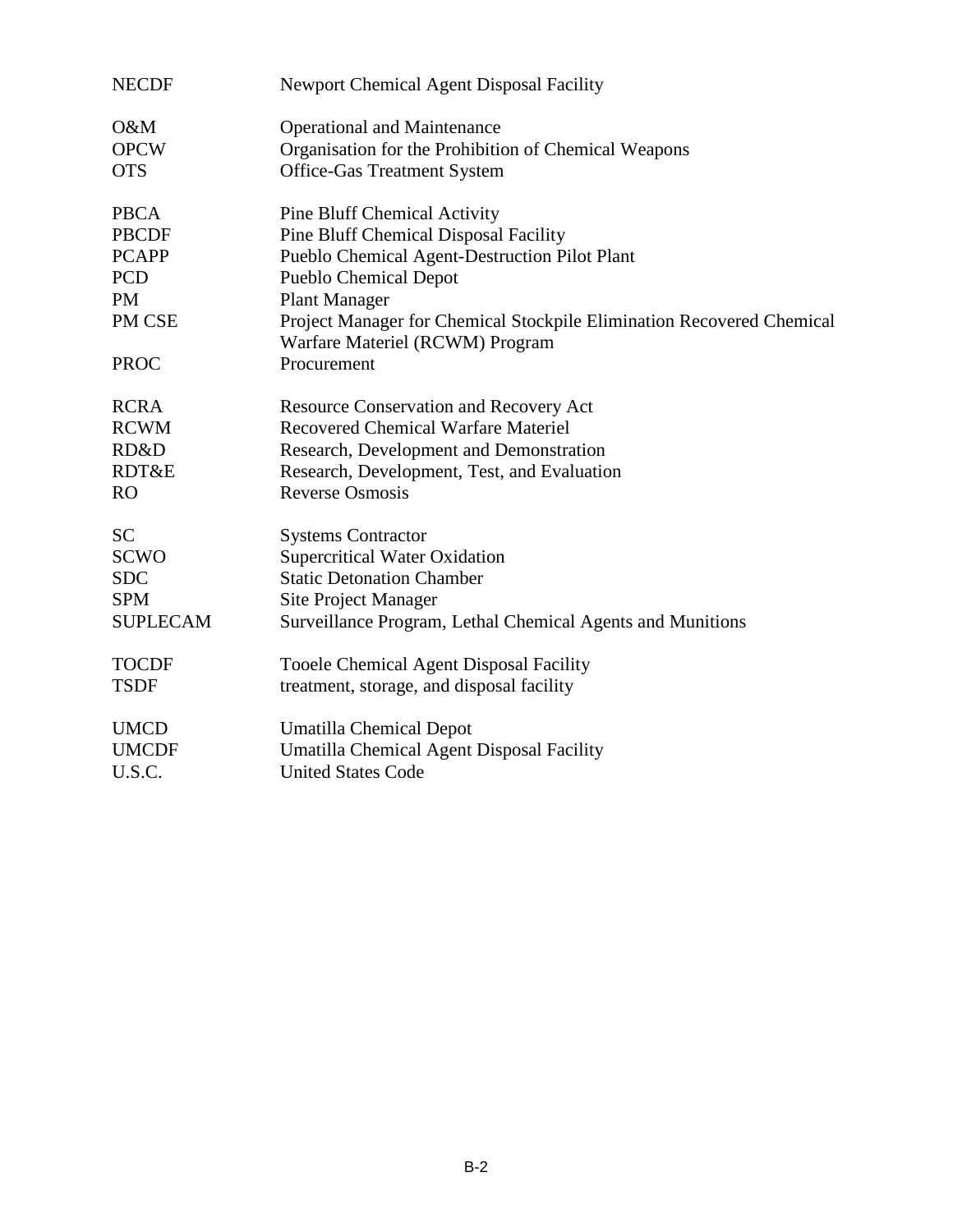# **APPENDIX B PROGRAM DISBURSEMENTS SUMMARY**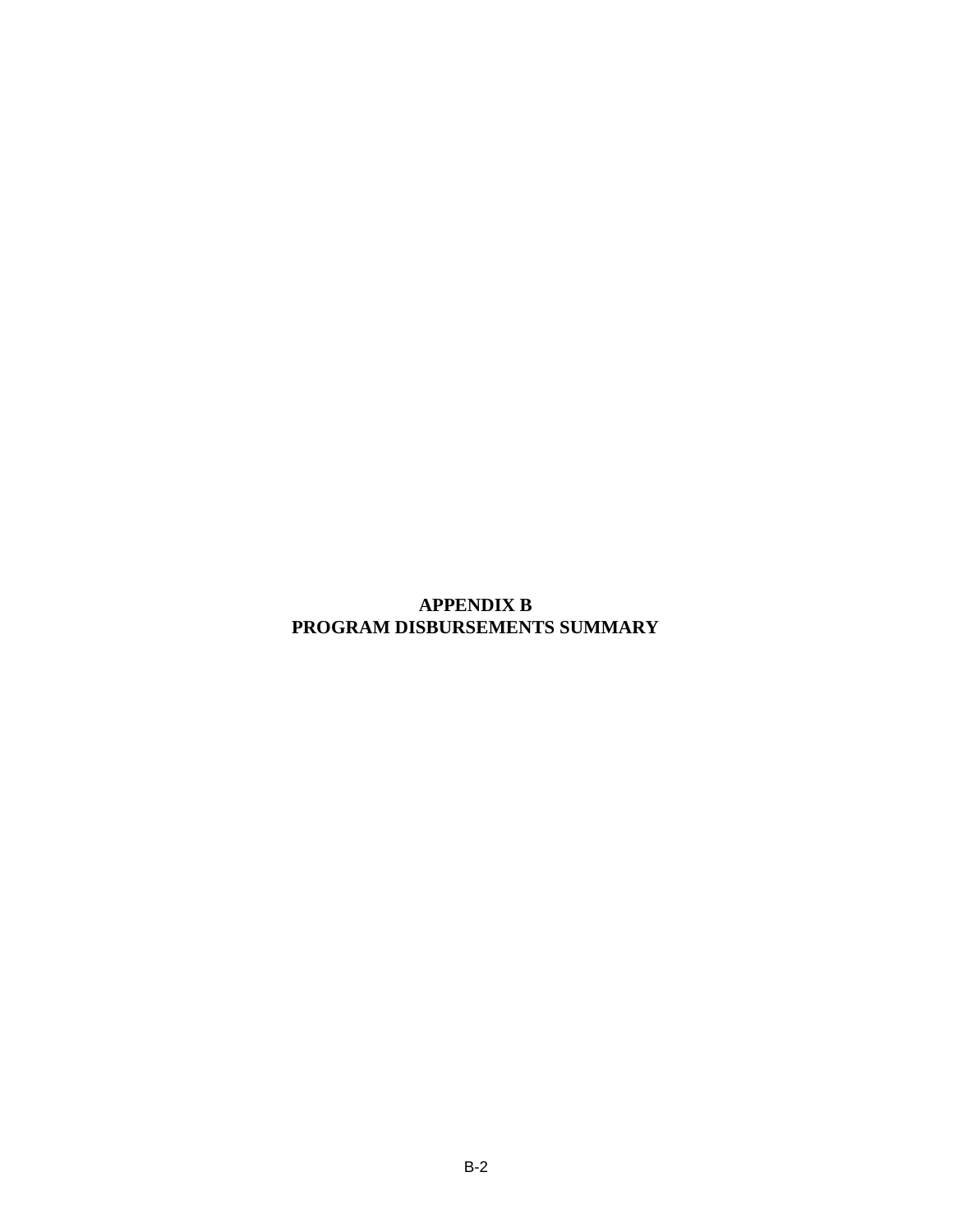# **APPENDIX B CHEMICAL DEMILITARIZATION PROGRAM FY 2020 DISBURSEMENTS SUMMARY – AS OF SEPTEMBER 30, 2020 (INCLUDES DISBURSEMENT AMOUNTS FOR ALL ACTIVE FISCAL YEARS) (\$ IN THOUSANDS)**

| <b>Project/Facility</b>                                        |                          | <b>Chemical Agents and Munitions Destruction, Defense</b> |                |                          | <b>Chemical</b><br><b>Demilitarization</b><br><b>Construction,</b><br><b>Defense</b> |
|----------------------------------------------------------------|--------------------------|-----------------------------------------------------------|----------------|--------------------------|--------------------------------------------------------------------------------------|
| <b>Programmatic Function</b>                                   | RDT&E                    | <b>PROC</b>                                               | <b>O&amp;M</b> | <b>Total</b>             | <b>Total</b>                                                                         |
| Program Management (CMA)                                       | ٠                        |                                                           |                |                          |                                                                                      |
| Program Management (PMCSE)                                     | $\overline{\phantom{a}}$ | $\overline{\phantom{a}}$                                  | 69             | 69                       |                                                                                      |
| <b>Chemical Demilitarization Training Facility</b>             | ۰                        |                                                           |                |                          |                                                                                      |
| CAMDS (Closure)                                                | $\blacksquare$           | $\overline{\phantom{0}}$                                  |                | $\overline{\phantom{0}}$ |                                                                                      |
| JACADS (Closure)                                               | $\blacksquare$           |                                                           |                |                          |                                                                                      |
| <b>TOCDF</b> (Operations)                                      | ۰                        | $\blacksquare$                                            |                | ٠                        |                                                                                      |
| TOCDF (Closure)                                                | ٠                        |                                                           |                |                          |                                                                                      |
| <b>ANCDF</b> (Operations)                                      | ٠                        |                                                           |                |                          |                                                                                      |
| ANCDF (Closure)                                                | ٠                        |                                                           |                |                          |                                                                                      |
| <b>UMCDF</b> (Operations)                                      | ٠                        |                                                           |                |                          |                                                                                      |
| <b>UMCDF (Closure)</b>                                         | ٠                        |                                                           |                | $\blacksquare$           |                                                                                      |
| PBCDF (Operations)                                             | ٠                        |                                                           |                |                          |                                                                                      |
| PBCDF (Closure)                                                |                          |                                                           |                |                          |                                                                                      |
| ABCDF (Closure)                                                |                          |                                                           |                |                          |                                                                                      |
| NECDF (Closure)                                                | -                        |                                                           |                |                          |                                                                                      |
| <b>NECDF</b> (Operations)                                      | ٠                        | $\overline{\phantom{a}}$                                  |                |                          |                                                                                      |
| <b>RCWM Program Support Functions</b>                          | 4,398                    | $\overline{\phantom{a}}$                                  | 48,335         | 52,732                   |                                                                                      |
| Other - Panama                                                 |                          |                                                           | 35             | 35                       |                                                                                      |
| Program Management (ACWA)<br>PCAPP (Construction, Equipment, & | 46,406                   | $\overline{\phantom{a}}$                                  |                | 46,406                   | $\sim$                                                                               |
| Systemization)                                                 | ٠                        | -                                                         |                |                          | (196)                                                                                |
| PCAPP (Operations)                                             | 492,772                  | $\overline{\phantom{0}}$                                  |                | 492,772                  |                                                                                      |
| BGCAPP (Construction, Equipment, &<br>Systemization)           | 385,345                  | $\overline{\phantom{0}}$                                  |                | 385,345                  | 9,992                                                                                |
| <b>BGCAPP</b> (Operations)                                     | 124,448                  | $\qquad \qquad \blacksquare$                              |                | 124,448                  |                                                                                      |
| <b>Chemical Stockpile Emergency</b><br>Preparedness            |                          | 46                                                        | 20,107         | 20,153                   |                                                                                      |
| <b>TOTAL</b>                                                   | 1,053,369                | 46                                                        | 68,546         | 1,121,961                | 9,796                                                                                |
| *Totals ±due to rounding                                       |                          |                                                           |                |                          |                                                                                      |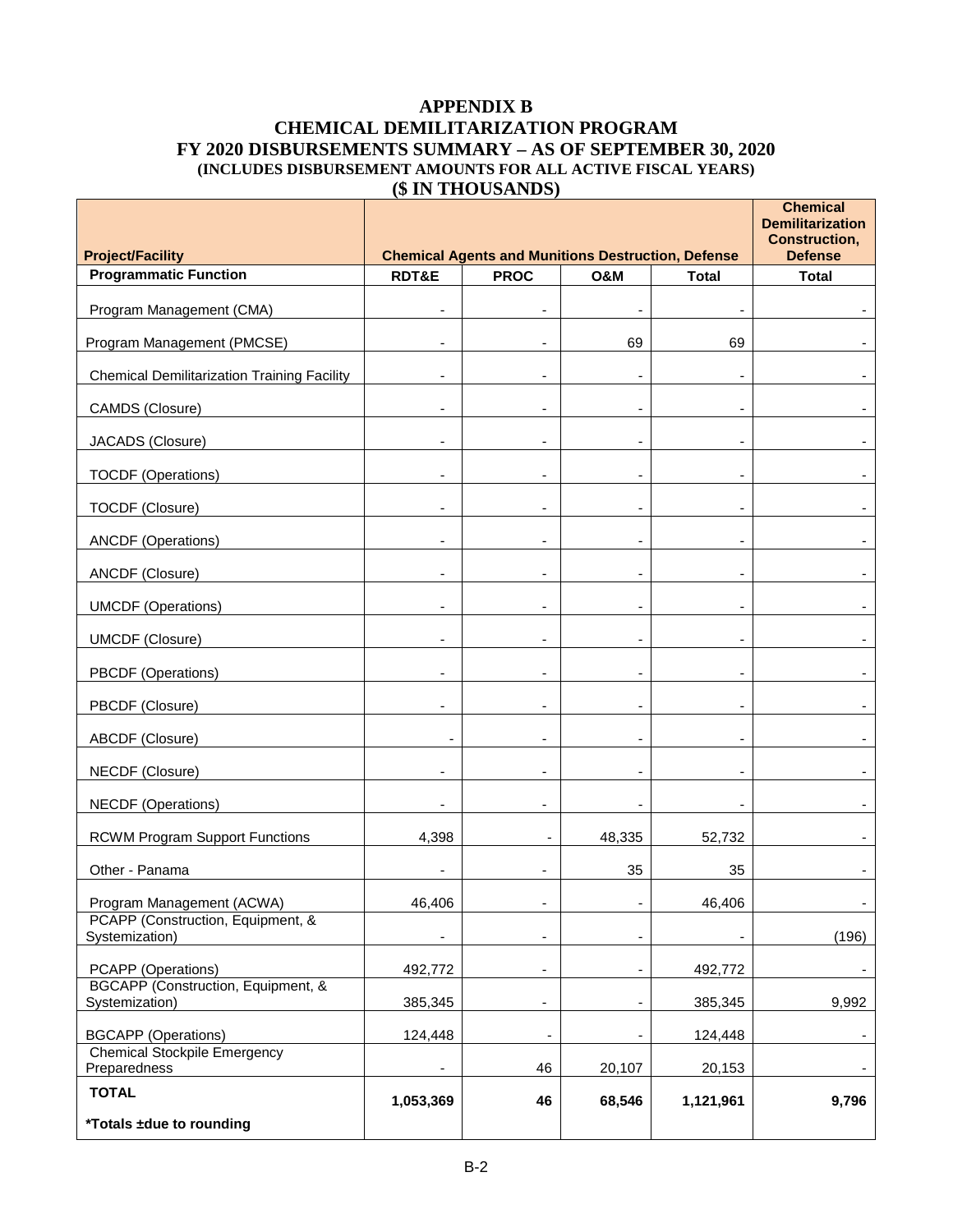Source: General Fund Enterprise Business System and Corps of Engineers Financial Management System

| <b>ABCDF</b>  | $=$ Aberdeen Chemical Agent Disposal Facility         | <b>NECDF</b>          | $=$ Newport Chemical Agent Disposal Facility                                                  |
|---------------|-------------------------------------------------------|-----------------------|-----------------------------------------------------------------------------------------------|
| <b>ACWA</b>   | $=$ Assembled Chemical Weapons Alternatives           | O&M                   | $=$ Operations and Maintenance                                                                |
| <b>ANCDF</b>  | $=$ Anniston Chemical Agent Disposal Facility         | <b>PBCDF</b>          | $=$ Pine Bluff Chemical Agent Disposal Facility                                               |
| <b>BGCAPP</b> | $=$ Blue Grass Chemical Agent-Destruction Pilot Plant | <b>PCAPP</b>          | $=$ Pueblo Chemical Agent-Destruction Pilot Plant                                             |
| <b>CAMDS</b>  | $=$ Chemical Agent Munitions Disposal System          | PM CSE                | $=$ Project Manager for Chemical Stockpile Elimination                                        |
| <b>CMA</b>    | $= U.S.$ Army Chemical Materials Activity             | <b>PROC</b>           | $=$ Procurement                                                                               |
|               |                                                       | <b>RCWM</b>           | $=$ Recovered Chemical Warfare Materiel                                                       |
|               |                                                       |                       |                                                                                               |
| <b>CSEPP</b>  | $=$ Chemical Stockpile Emergency Preparedness Program | RDT&E<br><b>TOCDF</b> | $=$ Research, Development, Test and Evaluation<br>$=$ Tooele Chemical Agent Disposal Facility |
| <b>FY</b>     | $=$ Fiscal Year                                       |                       |                                                                                               |
| <b>JACADS</b> | $=$ Johnston Atoll Chemical Agent Disposal System     | <b>UMCDF</b>          | $=$ Umatilla Chemical Agent Disposal Facility                                                 |
|               |                                                       |                       |                                                                                               |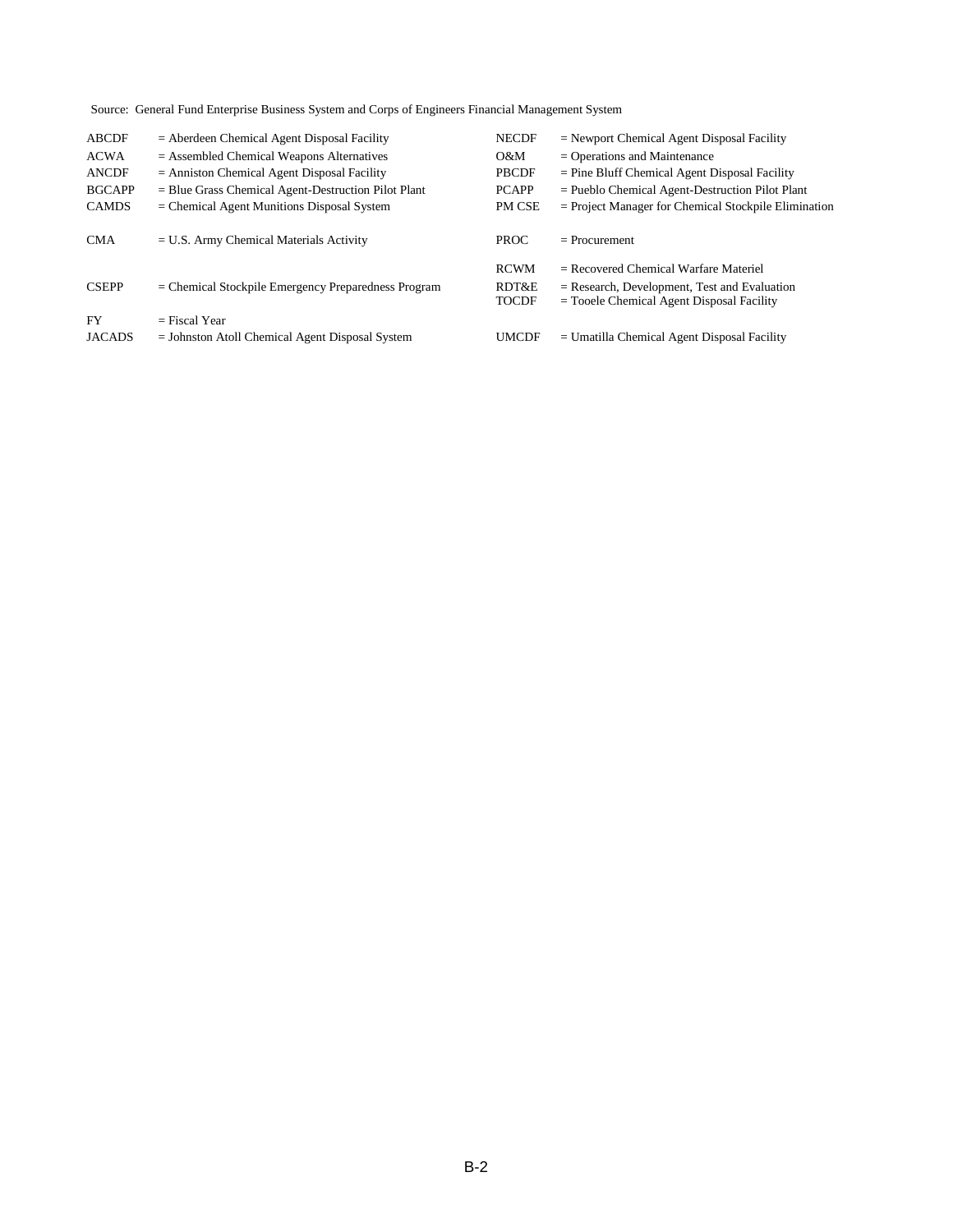# **APPENDIX C: OCCURRENCES OF LEAKING CHEMICAL MUNITIONS**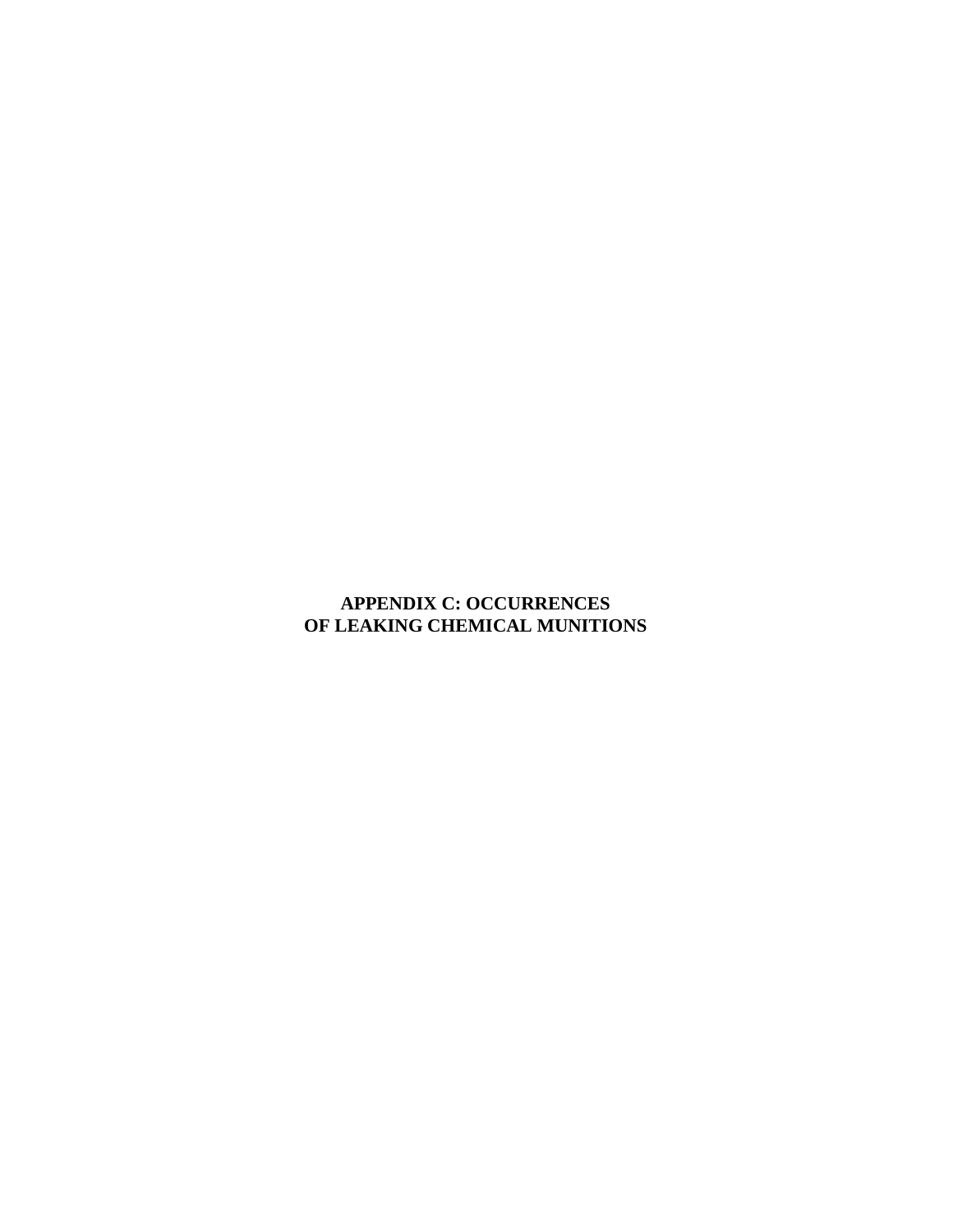|               | <b>Leaker Occurrences by Type</b> |                                     |                    |                      |                            | Leaker Occurrences by State or Territory <sup>a</sup> |                  |              |                                 |                             |                  |                     |                            |             |
|---------------|-----------------------------------|-------------------------------------|--------------------|----------------------|----------------------------|-------------------------------------------------------|------------------|--------------|---------------------------------|-----------------------------|------------------|---------------------|----------------------------|-------------|
| <b>Fiscal</b> | M55                               | <b>SUPLECAM Samples<sup>c</sup></b> | <b>All Other</b>   |                      |                            |                                                       |                  |              |                                 |                             |                  |                     |                            |             |
| Year          | Rockets <sup>b</sup>              | and Overpack<br><b>Containers</b>   | <b>Munitions</b>   | <b>TOTAL</b>         | <b>AL</b>                  | <b>AR</b>                                             | co               | IN           | JI                              | KY                          | <b>MD</b>        | <b>OR</b>           | UT                         | Other       |
| 2020          | $\mathbf 0$                       | 6                                   | 111 <sup>j</sup>   | $117^{j}$            | $\mathbf 0$                | $\mathbf 0$                                           | $117^j$          | $\mathbf 0$  | $\mathbf 0$                     |                             | $\pmb{0}$        | 0                   | $\mathbf 0$                | $\pmb{0}$   |
| 2019          | $\overline{2}$                    | $\mathbf 0$                         | 17                 | 19                   | 0                          | 0                                                     | 17               | 0            | 0                               | $\overline{2}$              | 0                | 0                   | $\mathbf 0$                | 0           |
| 2018          | 9                                 | $\mathbf 0$                         | 19                 | 28                   | $\mathbf 0$                | $\mathbf 0$                                           | $\overline{4}$   | 0            | $\mathbf 0$                     | 24                          | 0                | 0                   | $\mathbf 0$                | 0           |
| 2017          | 1                                 | $\mathbf 0$                         | $\overline{2}$     | 3                    | $\mathbf 0$                | $\mathbf 0$                                           | $\overline{2}$   | 0            | $\mathbf 0$                     | $\mathbf{1}$                | 0                | $\overline{0}$      | $\mathbf 0$                | 0           |
| 2016          | 0                                 | $\mathbf 0$                         | 0                  | 0                    | $\mathbf 0$                | $\mathbf 0$                                           | 0                | 0            | $\mathbf 0$                     | 0                           | 0                | 0                   | $\mathbf 0$                | 0           |
| 2015          | 0                                 | $\mathbf 0$                         | $\mathbf{1}$       | 1                    | $\mathbf 0$                | $\mathbf 0$                                           | $\mathbf 0$      | 0            | $\mathbf 0$                     | 1                           | 0                | $\overline{0}$      | $\mathbf 0$                | 0           |
| 2014<br>2013  | 1<br>0                            | $\mathbf 0$<br>$\mathbf 0$          | 0<br>3             | 1<br>3               | $\mathbf 0$<br>$\mathbf 0$ | $\mathbf 0$<br>$\mathbf 0$                            | 0<br>3           | 0<br>0       | $\boldsymbol{0}$<br>$\mathbf 0$ | $\mathbf{1}$<br>$\mathbf 0$ | 0<br>0           | 0<br>$\overline{0}$ | $\mathbf 0$<br>$\mathbf 0$ | 0<br>0      |
| 2012          | 3                                 | $\mathbf 0$                         | $10^{\mathrm{i}}$  | $13^{\mathrm{i}}$    | $\mathbf 0$                | $\mathbf 0$                                           | $1^i$            | 0            | $\overline{0}$                  | 12                          | 0                | 0                   | $\mathbf 0$                | 0           |
| 2011          | 0                                 | 0                                   | 5                  | 5                    | 0                          | $\mathbf 0$                                           | 5                | $\mathbf{0}$ | $\mathbf 0$                     | $\mathbf{0}$                | 0                | 0                   | $\mathbf 0$                | 0           |
| 2010          | $\mathbf{1}$                      | 3                                   | $15^{\mathrm{i}}$  | 19 <sup>i</sup>      | $\mathbf 0$                | $\mathbf 0$                                           | $7^{i}$          | 0            | $\boldsymbol{0}$                | $\overline{7}$              | $\pmb{0}$        | 5                   | $\mathbf 0$                | 0           |
| 2009          | 4                                 | $\mathbf{1}$                        | 344 <sup>i</sup>   | $349$ <sup>d/i</sup> | 184 <sup>e</sup>           | $\mathbf 0$                                           | $1^{\mathrm{i}}$ | $\mathbf 0$  | $\mathbf 0$                     | 9                           | 0                | 154 <sup>e</sup>    | $\mathbf{1}$               | 0           |
| 2008          | 0                                 | 3                                   | 62                 | 65 <sup>d</sup>      | 40                         | $\mathbf{1}$                                          | $\mathbf 0$      | 0            | $\mathbf 0$                     | $\overline{c}$              | $\mathbf 0$      | 14                  | 8                          | 0           |
| 2007          | 0                                 | $\overline{7}$                      | 59                 | 66 <sup>d/f</sup>    | 5                          | $\mathbf 0$                                           | $\mathbf{1}$     | $\mathbf 0$  | 0                               | $\mathbf{1}$                | 0                | 25                  | 34                         | $\mathbf 0$ |
| 2006          | $4^{i}$                           | 6                                   | $65^{\circ}$       | 75 <sup>d/i</sup>    | $\overline{4}$             | $\overline{2}$                                        | $8^{\mathsf{i}}$ | $\mathbf{0}$ | $\mathbf 0$                     | 1                           | 0                | 45                  | 14                         | 0           |
| 2005          | $15^{\mathrm{i}}$                 | 28                                  | 132 <sup>i</sup>   | $166^{d/i}$          | 14                         | $\mathbf{1}$                                          | 17 <sup>i</sup>  | $\mathbf{0}$ | $\mathbf 0$                     | $9^{i}$                     | 0                | 20                  | 114                        | 0           |
| 2004          | 34                                | 46                                  | 69 <sup>i</sup>    | 158 <sup>d/i</sup>   | 33                         | $\mathbf 0$                                           | $1^{\mathsf{i}}$ | $\mathbf 0$  | $\mathbf 0$                     | $\mathbf 0$                 | $\mathbf{1}$     | 11                  | 103                        | 0           |
| 2003          | 17 <sup>i</sup>                   | $\overline{7}$                      | $24^{\mathrm{i}}$  | 48 <sup>i</sup>      | 15                         | $\mathbf 0$                                           | 0і               | 0            | $\mathbf 0$                     | 2                           | 0                | 8                   | 21                         | 0           |
| 2002          | $43^{\mathrm{i}}$                 | 18                                  | 32                 | 93 <sup>d/i</sup>    | 40                         | 6                                                     | $\mathbf 0$      | 0            | $\boldsymbol{0}$                | 0                           | 0                | 8                   | 41                         | 0           |
| 2001          | $70^{\rm i}$                      | 35                                  | $186^{\circ}$      | 291 <sup>d</sup>     | 58                         | $\overline{0}$                                        | 0 <sup>i</sup>   | $\mathbf{0}$ | $\overline{2}$                  | 6                           | 0                | 8                   | 205                        | $\mathbf 0$ |
| 2000          | $71^{\mathrm{i}}$                 | 142                                 | 36 <sup>i</sup>    | $249^{d/i}$          | 51                         | $\overline{2}$                                        | $1^{\mathsf{i}}$ | 0            | $\mathbf 0$                     | 6                           | 0                | 6                   | 180                        | 0           |
| 1999          | $73^{\mathrm{i}}$                 | 69                                  | $226^{\mathrm{i}}$ | 368 <sup>d/i</sup>   | 65                         | $\mathbf{1}$                                          | $4^{\mathsf{i}}$ | 0            | $\mathbf 0$                     | 8                           | 0                | 4                   | 286                        | 0           |
| 1998          | $26^{\mathrm{i}}$                 | 27                                  | 45                 | 98 <sup>d</sup>      | 17                         | $\overline{2}$                                        | 0                | 0            | $\boldsymbol{0}$                | $\pmb{0}$                   | 0                | 5                   | 74                         | 0           |
| 1997          | $62^{\mathrm{i}}$                 | 11                                  | 46                 | $119^{d/i}$          | 62                         | $\overline{2}$                                        | 12               | 0            | $\mathbf{1}$                    | $\overline{2}$              | 0                | 6                   | 33                         | 0           |
| 1996          | 153                               | 3                                   | 98                 | 254 <sup>d</sup>     | 119                        | $\overline{0}$                                        | $\overline{2}$   | 0            | 70                              | $\overline{7}$              | 0                | 3                   | 53                         | 0           |
| 1995          | 108                               | 11                                  | 17                 | 136 <sup>i</sup>     | 66                         | $\mathbf 0$                                           | $\mathbf 0$      | 0            | $\mathbf 0$                     | 1                           | $\boldsymbol{0}$ | 13                  | 55                         | 0           |
| 1994          | $146^{\mathrm{i}}$                | 29                                  | 27                 | $202^{\mathrm{i}}$   | 82                         | 4                                                     | $\overline{2}$   | $\mathbf 0$  | $\mathbf 0$                     | 6                           | 0                | 5                   | 103                        | 0           |
| 1993          | $77^i$                            | 3                                   | 37                 | 117 <sup>i</sup>     | 37                         | $\mathbf{1}$                                          | $\mathbf{1}$     | 0            | $\overline{2}$                  | 11                          | 0                | $\overline{7}$      | 61                         | 0           |
| 1992          | 81                                | 139                                 | $51^{\mathrm{i}}$  | 271                  | 52                         | $\mathbf{1}$                                          | О,               | $\mathbf{1}$ | 6                               | 21                          | 0                | $\overline{7}$      | 183                        | 0           |
| 1991          | 67 <sup>i</sup>                   | 3                                   | 43 <sup>i</sup>    | 113                  | 28                         | 3                                                     | $1^i$            | $\Omega$     | 5                               | 6                           | 0                | 8                   | 63                         | 0           |
| 1990          | 76                                | 5                                   | 27                 | 108                  | 17                         | 11                                                    | $\mathbf{1}$     | $\mathbf{0}$ | $\overline{7}$                  | 2                           | 0                | 12                  | 58                         | 0           |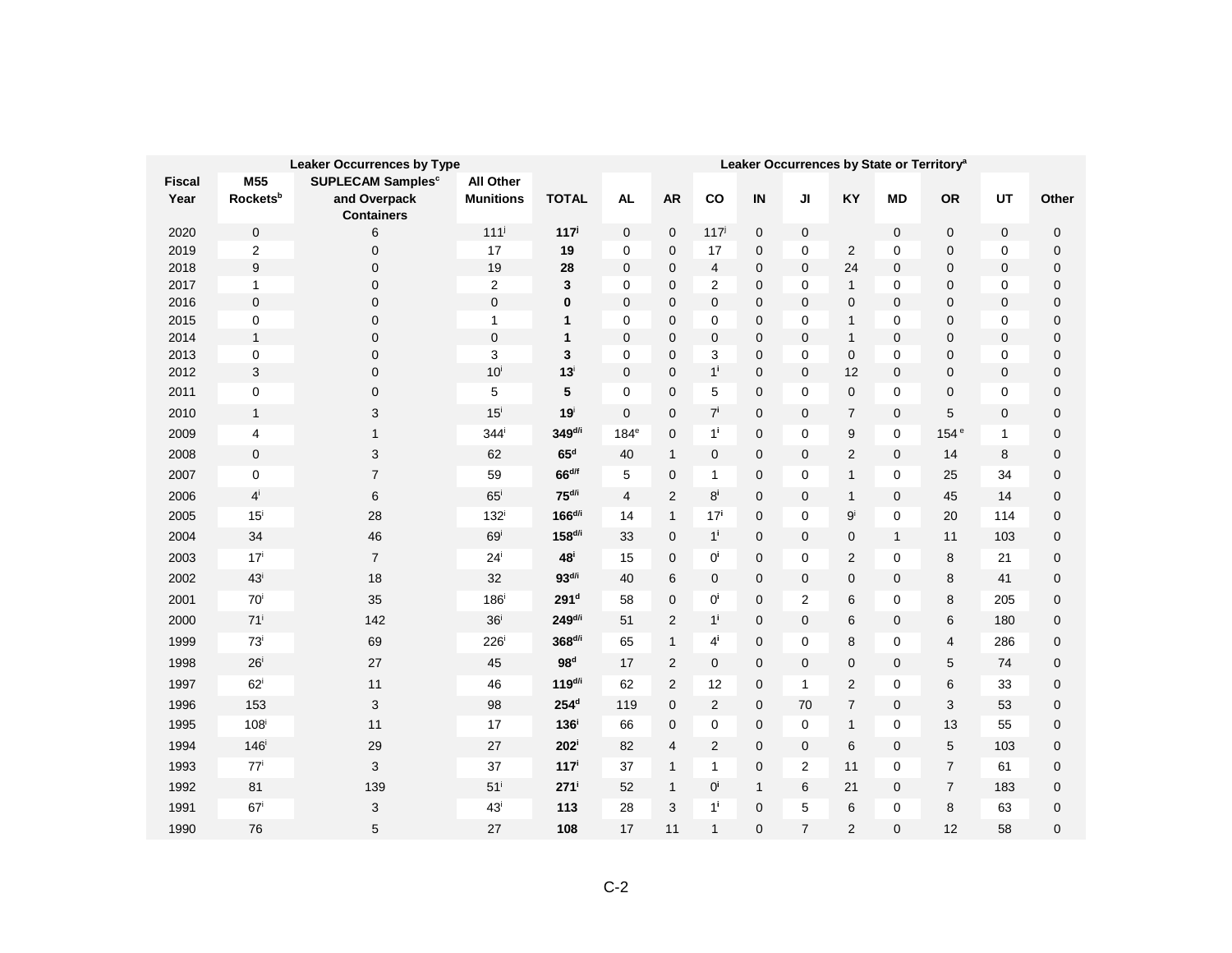|               |                             | <b>Leaker Occurrences by Type</b> |                  |              |           |           |                  |              |     |                  |              | Leaker Occurrences by State or Territory <sup>a</sup> |       |       |
|---------------|-----------------------------|-----------------------------------|------------------|--------------|-----------|-----------|------------------|--------------|-----|------------------|--------------|-------------------------------------------------------|-------|-------|
| <b>Fiscal</b> | M55                         | SUPLECAM Samples <sup>c</sup>     | All Other        |              |           |           |                  |              |     |                  |              |                                                       |       |       |
| Year          | <b>Rockets</b> <sup>b</sup> | and Overpack                      | <b>Munitions</b> | <b>TOTAL</b> | <b>AL</b> | <b>AR</b> | <b>CO</b>        | IN           | JI  | <b>KY</b>        | <b>MD</b>    | <b>OR</b>                                             | UT    | Other |
|               |                             | <b>Containers</b>                 |                  |              |           |           |                  |              |     |                  |              |                                                       |       |       |
| $19809 -$     | $819^{h/i}$                 | 60                                | 931              | $1,810^{i}$  | 317       | 15        | 29 <sup>i</sup>  | $\mathbf 0$  | 70  | 111 <sup>i</sup> | $\mathbf{0}$ | 280                                                   | 993   | 27    |
| 1989          |                             |                                   |                  |              |           |           |                  |              |     |                  |              |                                                       |       |       |
| <b>TOTAL</b>  | 1,959 <sup>i</sup>          | 656                               | $2,623^{\circ}$  | 5,238        | 1,306     | 52        | 114 <sup>i</sup> | $\mathbf{1}$ | 163 | 259 <sup>1</sup> | 1            | 654                                                   | 2,683 | 27    |
|               |                             |                                   |                  |              |           |           |                  |              |     |                  |              |                                                       |       |       |
|               |                             |                                   |                  |              |           |           |                  |              |     |                  |              |                                                       |       |       |